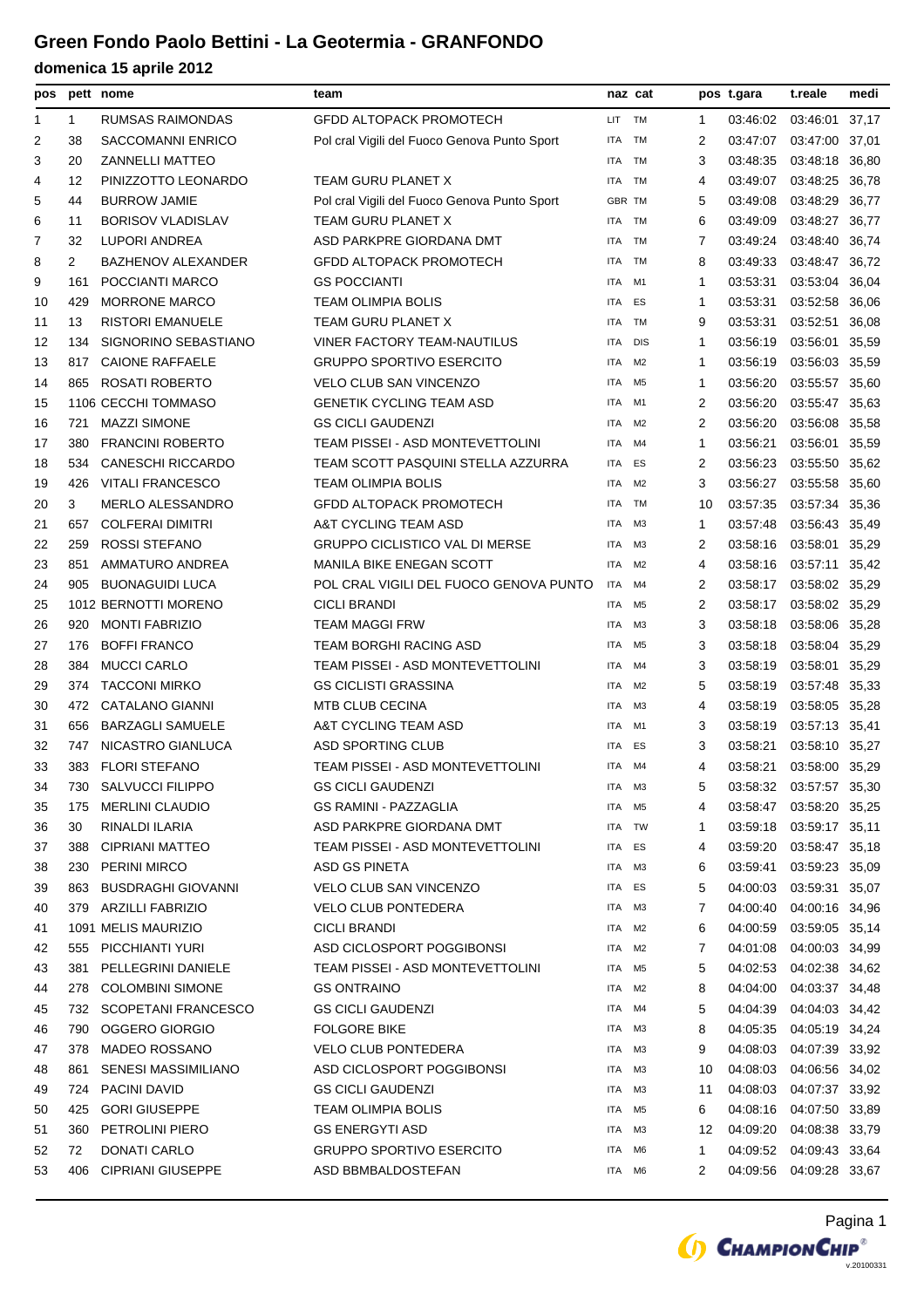| pos |     | pett nome                   | team                                  | naz cat    |                |    | pos t.gara                | t.reale                 | medi |
|-----|-----|-----------------------------|---------------------------------------|------------|----------------|----|---------------------------|-------------------------|------|
| 54  | 385 | <b>FOCOSI FAUSTO</b>        | TEAM PISSEI - ASD MONTEVETTOLINI      | <b>ITA</b> | M <sub>5</sub> | 7  | 04:09:56                  | 04:09:35 33,66          |      |
| 55  | 603 | <b>BARONTI CLAUDIO</b>      | <b>GSFSCZ CICLOAMATORI PONTEDERA</b>  | <b>ITA</b> | M <sub>6</sub> | 3  | 04:09:57                  | 04:09:55 33,61          |      |
| 56  | 935 | <b>MENCHI PAOLO</b>         | <b>TEAM MAGGI FRW</b>                 | <b>ITA</b> | M6             | 4  | 04:09:58                  | 04:09:46 33,63          |      |
| 57  | 725 | PETRI ROBERTO               | <b>GS CICLI GAUDENZI</b>              | ITA        | M <sub>3</sub> | 13 | 04:10:11                  | 04:10:06 33,59          |      |
| 58  | 272 | <b>BIANCHI FABRIZIO</b>     | <b>TEAM OLIMPIA BOLIS</b>             | <b>ITA</b> | ΜЗ             | 14 | 04:10:13                  | 04:09:12 33,71          |      |
| 59  | 722 | <b>MUGNAINI LUCA</b>        | <b>GS CICLI GAUDENZI</b>              | <b>ITA</b> | M4             | 6  | 04:10:15                  | 04:09:49 33,62          |      |
| 60  | 147 | <b>TRASACCO FRANCESCO</b>   | INTEGRA 04 ASD DISABILI E NON         | <b>ITA</b> | <b>DIS</b>     | 2  | 04:10:18                  | 04:10:17 33,56          |      |
| 61  | 884 | PASSUELLO GIUSEPPE WALTER   | individuale                           | <b>ITA</b> | M7             | 1  | 04:10:20                  | 04:10:16 33,57          |      |
| 62  | 180 | CIARDIELLO GIOVANNI         | <b>GSFSCZ CICLOAMATORI PONTEDERA</b>  | <b>ITA</b> | M1             | 4  | 04:10:27                  | 04:09:29 33,67          |      |
| 63  | 34  | <b>MASSANTINI ALESSIO</b>   | ASD PARKPRE GIORDANA DMT              | <b>ITA</b> | ES             | 6  | 04:10:39                  | 04:09:56 33,61          |      |
| 64  | 100 | <b>MARINI MIRKO</b>         | ASD CICLOSPORT POGGIBONSI             | <b>ITA</b> | ES             | 7  | 04:10:41                  | 04:10:16 33,57          |      |
| 65  | 228 | <b>BELLOTTO MARCO</b>       | <b>ASD GS PINETA</b>                  | <b>ITA</b> | M <sub>2</sub> | 9  | 04:10:48                  | 04:09:57 33,61          |      |
| 66  | 18  | <b>GIALDINI RUGGERO</b>     | CICLO CLUB 77 GUIDIZZOLO              | ITA        | M7             | 2  | 04:11:16                  | 04:10:46 33,50          |      |
| 67  |     | 1028 BORTOLAMI LUCA         | ASD TEAM 99 MILANO                    | <b>ITA</b> | M <sub>3</sub> | 15 | 04:11:38                  | 04:11:32 33,40          |      |
| 68  | 618 | <b>NERINI MATTEO</b>        | <b>GSFSCZ CICLOAMATORI PONTEDERA</b>  | ITA        | M1             | 5  | 04:11:46                  | 04:11:31 33,40          |      |
| 69  | 956 | <b>SENESI CLAUDIO</b>       | <b>GRUPPO CICLISTICO VAL DI MERSE</b> | ITA        | M4             | 7  | 04:12:51                  | 04:10:54 33,48          |      |
| 70  | 25  | <b>BAZZANI MICHELE</b>      | ASD PEDALANDO BIKE SHOP               | <b>ITA</b> | ΜЗ             | 16 | 04:15:09                  | 04:15:01 32,94          |      |
| 71  | 514 | <b>BELLUOMINI ANDREA</b>    | individuale                           | <b>ITA</b> | M4             | 8  | 04:15:38                  | 04:14:18 33,03          |      |
| 72  | 391 | <b>TEMPESTINI MASSIMO</b>   | TEAM PISSEI - ASD MONTEVETTOLINI      | <b>ITA</b> | M <sub>5</sub> | 8  |                           | 04:15:44 04:15:06 32,93 |      |
| 73  | 187 | <b>MADDIO CARMELO</b>       | <b>GS POCCIANTI</b>                   | ITA        | M <sub>3</sub> | 17 | 04:15:44 04:14:52 32,96   |                         |      |
| 74  | 323 | <b>BIANCHI LORENZO</b>      | ADELANTE BIKE TEAM                    | ITA        | M4             | 9  | 04:15:57                  | 04:14:57 32,95          |      |
| 75  | 650 | <b>BOTTONE MASSIMILIANO</b> | A&T CYCLING TEAM ASD                  | ITA        | M <sub>2</sub> | 10 | 04:16:00                  | 04:14:42 32,98          |      |
| 76  | 753 | NISI MARIA CRISTINA         | ASD MAX LELLI                         | <b>ITA</b> | WS             | 1  | 04:16:17  04:16:12  32,79 |                         |      |
| 77  | 269 | <b>MORI MASSIMILIANO</b>    | <b>CSRC LA TORRE</b>                  | <b>ITA</b> | M4             | 10 | 04:16:32                  | 04:16:22 32,77          |      |
| 78  | 371 | <b>BELLUCCI MARCO</b>       | <b>BHOSS KING BIKE</b>                | <b>ITA</b> | M <sub>2</sub> | 11 | 04:19:45                  | 04:18:53 32,45          |      |
| 79  | 878 | <b>QUERCIOLI DAVIDE</b>     | CICLISTICA VALDARBIA                  | <b>ITA</b> | M4             | 11 | 04:19:45                  | 04:18:52 32,45          |      |
| 80  | 972 | PATTI ANTONIO               | <b>GRUPPO SPORTIVO ESERCITO</b>       | <b>ITA</b> | M <sub>2</sub> | 12 | 04:19:47                  | 04:17:50 32,58          |      |
| 81  | 438 | <b>CANOCCHI SAURO</b>       | UNIONE POLISPORTIVA TAVARNELLE        | ITA        | M4             | 12 | 04:19:48                  | 04:18:31 32,49          |      |
| 82  |     | 1039 SIGNORILE IGNAZIO      | <b>GRUPPO SPORTIVO ESERCITO</b>       | <b>ITA</b> | ΜЗ             | 18 | 04:19:48                  | 04:17:32 32,62          |      |
| 83  | 302 | <b>PRATELLI LIVIANO</b>     | GS A.R.C.I. PERIGNANO                 | <b>ITA</b> | M6             | 5  | 04:19:50                  | 04:19:47 32,34          |      |
| 84  | 190 | <b>BRUCINI MAURO</b>        | <b>UISP PRATO</b>                     | <b>ITA</b> | M <sub>6</sub> | 6  | 04:19:51                  | 04:19:14 32,41          |      |
| 85  | 639 | <b>MATTEOLI ANDREA</b>      | <b>GFDD ALTOPACK PROMOTECH</b>        | <b>ITA</b> | M4             | 13 | 04:19:56                  | 04:19:13 32,41          |      |
| 86  | 225 | VANNUCCI MASSIMO            | TEAM FREEDOM BIKE CICLI TARDUCCI      | <b>ITA</b> | ΜЗ             | 19 | 04:20:00 04:18:24 32,51   |                         |      |
| 87  | 699 | <b>CINCINELLI FRANCESCO</b> | <b>GS CICLI GAUDENZI</b>              | ITA        | ES             | 8  | 04:20:01                  | 04:19:23 32,39          |      |
| 88  |     | 1104 SAVAZZI OTTORINO       | ASSOS TEAM BOLZANO                    | ITA        | M7             | 3  | 04:20:08                  | 04:17:58 32,56          |      |
| 89  |     | 554 ZULLO ANDREA            | ASD CICLOSPORT POGGIBONSI             | ITA        | ES             | 9  | 04:20:18                  | 04:19:50 32,33          |      |
| 90  |     | 1092 LACCHINI FLORIAN       | ASD CAPOLIVERI BIKE PARK              | ITA        | ES             | 10 | 04:20:18 04:18:23 32,51   |                         |      |
| 91  | 796 | MORI LORENZO                | <b>CSRC LA TORRE</b>                  | <b>ITA</b> | M2             | 13 | 04:21:00                  | 04:20:48 32,21          |      |
| 92  | 813 | MAZZOLI MAURO               | LENZI BIKE PRATO ASD                  | ITA        | ΜЗ             | 20 | 04:22:04                  | 04:20:46 32,21          |      |
| 93  | 237 | ULIVIERI ENZO               | <b>GRIP CASTELFIORENTINO</b>          | ITA        | M <sub>5</sub> | 9  | 04:22:12 04:21:18 32,15   |                         |      |
| 94  | 326 | <b>BATTISTEL MIRCO</b>      | ADELANTE BIKE TEAM                    | ITA        | M5             | 10 | 04:22:26                  | 04:21:24 32,14          |      |
| 95  | 700 | <b>CONIGLIO MASSIMO</b>     | <b>GS CICLI GAUDENZI</b>              | ITA        | M5             | 11 | 04:22:32                  | 04:22:04 32,05          |      |
| 96  | 24  | <b>FERRARIS FABIO</b>       | <b>TEAM GREEN DEVILS</b>              | ITA        | M2             | 14 | 04:23:04 04:22:29 32,00   |                         |      |
| 97  | 662 | DINI LETIZIA                | TEAM CINELLI GLASS'NGO                | ITA        | W1             | 1  | 04:23:44  04:23:34  31,87 |                         |      |
| 98  | 663 | NARDINI ROLANDO             | TEAM CINELLI GLASS'NGO                | ITA        | ΜЗ             | 21 | 04:23:44 04:22:37 31,99   |                         |      |
| 99  | 265 | RIVI ORIANO                 | <b>BICISPORTEAM FIRENZE</b>           | ITA        | M6             | 7  | 04:23:45                  | 04:22:33 31,99          |      |
| 100 | 355 | <b>GASPERINI CLAUDIO</b>    | <b>GS ENERGYTI ASD</b>                | ITA        | M2             | 15 | 04:28:49                  | 04:27:18 31,43          |      |
| 101 | 200 | <b>RAGONI RUDY</b>          | <b>GS REA AMBIENTE</b>                | ITA        | M2             | 16 | 04:29:03                  | 04:27:46 31,37          |      |
| 102 | 306 | DE VITO EMANUELE            | <b>GS A.R.C.I. PERIGNANO</b>          | ITA        | M1             | 6  | 04:29:50 04:29:45 31,14   |                         |      |
| 103 | 437 | <b>GIANNI FRANCO</b>        | UNIONE POLISPORTIVA TAVARNELLE        | ITA        | M5             | 12 | 04:30:32 04:29:16 31,20   |                         |      |
| 104 | 575 | PETRILLO STEFANO            | TEAM FINK ASSOCIAZIONE SPORTIVA       | ITA        | M4             | 14 | 04:30:33                  | 04:29:24 31,18          |      |
| 105 | 572 | <b>TAGLIONI STEFANO</b>     | IL GREGARIO ASD                       | ITA        | ΜЗ             | 22 | 04:31:05                  | 04:30:51 31,01          |      |
| 106 | 926 | <b>GNERI PAOLO</b>          | TEAM GURU PLANET X                    | ITA M3     |                | 23 | 04:31:05 04:29:17 31,19   |                         |      |
|     |     |                             |                                       |            |                |    |                           |                         |      |

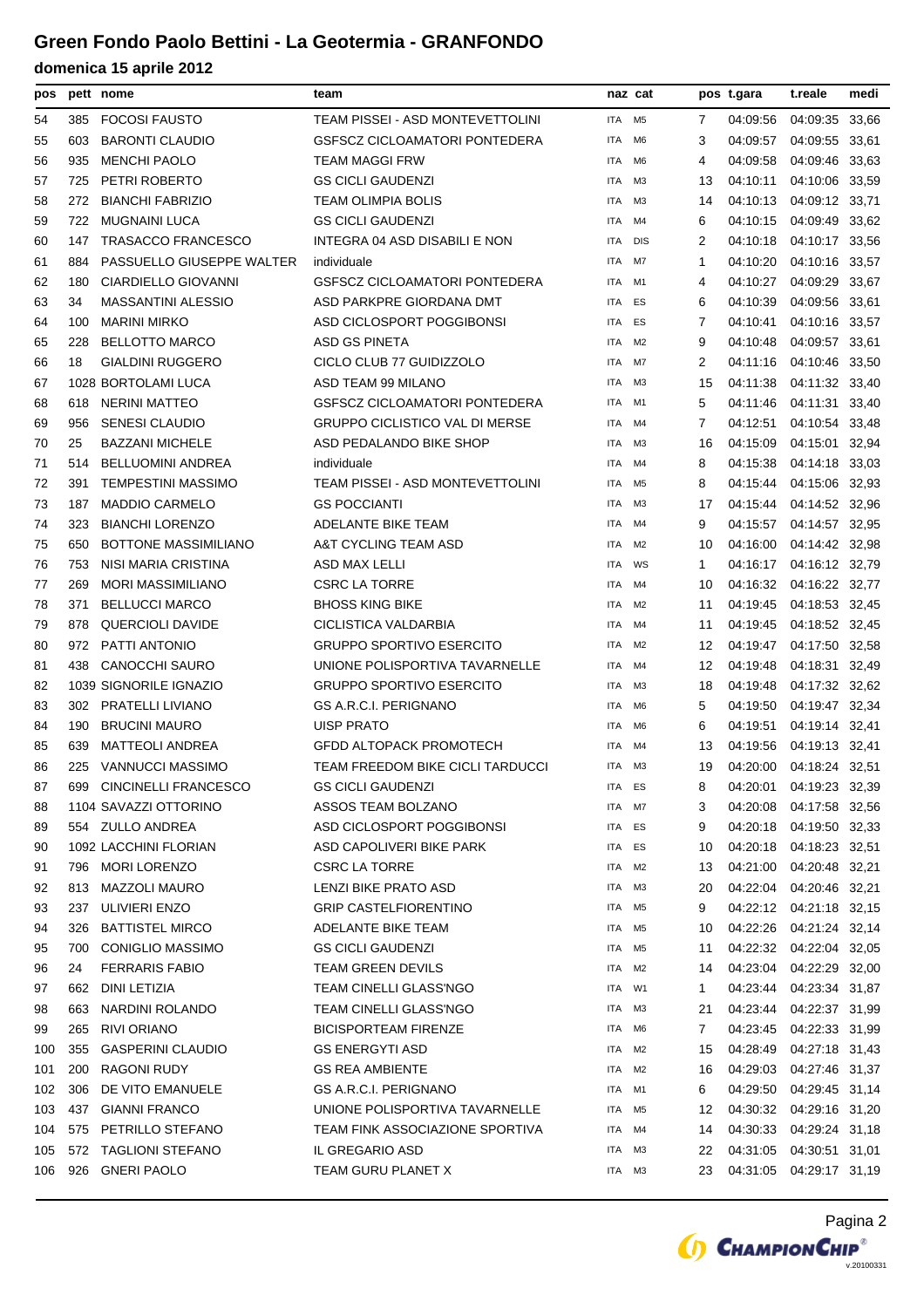| pos        |            | pett nome                                       | team                                                 | naz cat    |                |              | pos t.gara              | t.reale                          | medi  |
|------------|------------|-------------------------------------------------|------------------------------------------------------|------------|----------------|--------------|-------------------------|----------------------------------|-------|
| 107        | 606        | <b>CARDIA ANDREA</b>                            | GSFSCZ CICLOAMATORI PONTEDERA                        | <b>ITA</b> | M <sub>6</sub> | 8            | 04:31:36                | 04:30:05 31,10                   |       |
| 108        | 601        | <b>BALDANZI MARCO</b>                           | <b>GSFSCZ CICLOAMATORI PONTEDERA</b>                 | <b>ITA</b> | M2             | 17           | 04:31:37                | 04:30:26 31,06                   |       |
| 109        | 752        | <b>CLEMENTE SAMUELE</b>                         | GSFSCZ CICLOAMATORI PONTEDERA                        | ITA        | M2             | 18           | 04:31:39                | 04:30:11 31,09                   |       |
| 110        | 377        | <b>TIBOLLO CLAUDIO</b>                          | <b>GS PASSUELLO</b>                                  | ITA        | M1             | 7            | 04:31:39                | 04:30:34 31,05                   |       |
| 111        | 527        | <b>VERONESE VITTORIO</b>                        | POLISPORTIVA CROCE ROSSA LUCCA                       | <b>ITA</b> | M6             | 9            | 04:32:24                | 04:32:14 30,86                   |       |
| 112        | 489        | SOZZI ANDREA                                    | <b>MTB CLUB CECINA</b>                               | ITA        | ΜЗ             | 24           | 04:32:26                | 04:32:03 30,88                   |       |
| 113        | 746        | <b>RIGHINI ROBERTO</b>                          | <b>ASD SPORTING CLUB</b>                             | ITA        | M8             | $\mathbf{1}$ | 04:32:26                | 04:32:18 30,85                   |       |
| 114        | 252        | PEPI LUCIANO                                    | TEAM BIKE ARCI ROSIA                                 | ITA        | M4             | 15           | 04:32:27                | 04:31:14 30,97                   |       |
| 115        | 672        | <b>CARMAGNINI GIULIANO</b>                      | <b>GRIP CASTELFIORENTINO</b>                         | ITA        | M8             | 2            | 04:32:29                | 04:31:25 30,95                   |       |
| 116        | 474        | COCCOLINI CLAUDIO                               | <b>MTB CLUB CECINA</b>                               | ITA        | M5             | 13           | 04:32:33                | 04:32:11 30,86                   |       |
| 117        | 471        | <b>REGOLI FABIO</b>                             | <b>MTB CLUB CECINA</b>                               | <b>ITA</b> | M4             | 16           | 04:32:33                | 04:32:01 30,88                   |       |
| 118        | 488        | <b>NARI PAOLO</b>                               | <b>MTB CLUB CECINA</b>                               | ITA        | ΜЗ             | 25           | 04:32:33                | 04:31:46                         | 30,91 |
| 119        | 876        | <b>MATTEOLI MASSIMO</b>                         | <b>MTB CLUB CECINA</b>                               | <b>ITA</b> | M4             | 17           | 04:32:33                | 04:32:01                         | 30,88 |
| 120        | 470        | <b>RIGHI LUIGI</b>                              | <b>MTB CLUB CECINA</b>                               | ITA        | ΜЗ             | 26           | 04:32:34                | 04:32:11                         | 30,86 |
| 121        | 475        | <b>BUCCIARELLI MATTEO</b>                       | <b>MTB CLUB CECINA</b>                               | ITA        | M2             | 19           | 04:32:34                | 04:32:10                         | 30,86 |
| 122        | 486        | <b>DARDINI SIMONE</b>                           | <b>MTB CLUB CECINA</b>                               | <b>ITA</b> | ES             | 11           | 04:32:34                | 04:32:19 30,85                   |       |
| 123        | 212        | <b>GIORGI CHRISTIAN</b>                         | <b>ASD GS PINETA</b>                                 | <b>ITA</b> | M2             | 20           | 04:32:34                | 04:31:43 30,92                   |       |
| 124        | 704        | <b>DOLJAK KAREN ALICE</b>                       | <b>GS CICLI GAUDENZI</b>                             | ITA        | W1             | 2            | 04:32:34                | 04:32:16                         | 30,85 |
| 125        | 266        | <b>GRASSI MARCO</b>                             | <b>BICISPORTEAM FIRENZE</b>                          | <b>ITA</b> | M5             | 14           | 04:32:34                | 04:31:28                         | 30,94 |
| 126        | 708        | <b>GRAZI LUCA</b>                               | <b>GS CICLI GAUDENZI</b>                             | ITA        | MЗ             | 27           | 04:32:35                | 04:30:54 31,01                   |       |
| 127        | 707        | <b>GAUDENZI ALBERTO</b>                         | <b>GS CICLI GAUDENZI</b>                             | ITA        | ΜЗ             | 28           | 04:32:35                | 04:31:00 31,00                   |       |
| 128        | 693        | <b>BURZAGLI ROBERTO</b>                         | <b>GS CICLI GAUDENZI</b>                             | ITA        | ΜЗ             | 29           | 04:32:36                | 04:30:58 31,00                   |       |
| 129        | 714        | <b>LANINI MIRKO</b>                             | <b>GS CICLI GAUDENZI</b>                             | <b>ITA</b> | M1             | 8            | 04:32:36                | 04:31:57 30,89                   |       |
| 130        | 712        | <b>LANDI ANDREA</b>                             | <b>GS CICLI GAUDENZI</b>                             | ITA        | M5             | 15           | 04:32:36                | 04:30:56 31,00                   |       |
| 131        | 23         | BATTAGLIA JURI                                  | <b>TEAM GREEN DEVILS</b>                             | <b>ITA</b> | M2             | 21           | 04:32:37                | 04:32:02 30,88                   |       |
| 132        | 595        | LAZZERONI MASSIMO                               | <b>CSRC LA TORRE</b>                                 | <b>ITA</b> | ΜЗ             | 30           | 04:32:47                | 04:32:35 30,82                   |       |
| 133        | 993        | <b>LARI STEFANO</b>                             | <b>TUTTO BIKE TEAM</b>                               | ITA        | M4             | 18           | 04:34:46                | 04:32:56                         | 30,78 |
| 134        | 853        | <b>FISCHI MASSIMO</b>                           | MANILA BIKE ENEGAN SCOTT                             | ITA        | M7             | 4            | 04:35:23                | 04:35:01 30,54                   |       |
| 135        | 852        | <b>FISCHI ILARIA</b>                            | <b>MANILA BIKE ENEGAN SCOTT</b>                      | ITA        | W1             | 3            | 04:35:24                | 04:35:03 30.54                   |       |
| 136        | 967        | ANEDDA LUCA                                     | ASD GS TEAM BIKE PERIN                               | ITA        | M4             | 19           | 04:35:39                | 04:33:34                         | 30,71 |
| 137        | 412        | <b>GABRIELE VINCENZO</b>                        | GFDD ALTOPACK PROMOTECH                              | <b>ITA</b> | M7             | 5            | 04:37:20                | 04:36:44 30,35                   |       |
| 138        |            | 1045 CAPELLI MANUEL                             |                                                      | ITA        | M1             | 9            | 04:37:21                | 04:35:11                         | 30,53 |
| 139        |            | 921 CIAPONI ANDREA                              | ASD PROMOSPORT G.S. ITALIA                           | ITA        | M2             | 22           | 04:38:30                | 04:37:45 30,24                   |       |
| 140        | 982        | <b>MENEGON MICHELA</b>                          | GRUPPO CICLISTICO VAL DI MERSE                       | ITA W1     |                | 4            | 04:38:37                | 04:38:03 30,21                   |       |
| 141        | 516        | <b>MARTINI MASSIMO</b>                          | ASD BBMBALDOSTEFAN                                   | ITA        | МЗ             | 31           | 04:39:04                | 04:37:16 30,30                   |       |
| 142        | 568        | <b>BISELLI LUCIANO</b>                          | <b>GS VIGILI DEL FUOCO MASSA CARRARA</b>             | ITA        | M <sub>5</sub> | 16           | 04:39:49                | 04:39:05 30,10                   |       |
| 143        | 440        | RUFFOLI STEFANO                                 | UNIONE POLISPORTIVA TAVARNELLE                       | ITA        | M1             | 10           | 04:39:49                | 04:38:31 30,16                   |       |
| 144        | 156        | <b>GILARDI MICHELE</b>                          | <b>VELOCLUB SANGIORGIO DUE</b>                       | ITA        | M8             | 3            | 04:39:51                | 04:39:42 30,03                   |       |
| 145        | 177        | <b>LODI ENRICO</b>                              | TEAM BORGHI RACING ASD                               | ITA        | M <sub>5</sub> | 17           | 04:42:07                | 04:41:12 29,87                   |       |
| 146        | 253        | PARDINI GLAUCO                                  | <b>CYCLING TEAM LUCCA</b>                            | ITA        | M1             | 11           | 04:43:21                | 04:41:35 29,83                   |       |
| 147        | 328        | AMORUSI SALVATORE                               | ADELANTE BIKE TEAM                                   | ITA        | M5             | 18           | 04:43:24                | 04:42:02 29,78                   |       |
| 148        | 685        | <b>CRISTIANO ROBERTO</b>                        | FOCUS FACTORY TEAM                                   | ITA        | ΜЗ             | 32           | 04:43:25                | 04:42:09 29,77                   |       |
| 149        | 943        | <b>SALANI BERNARDO</b>                          | <b>BICISPORTEAM FIRENZE</b>                          | ITA        | M <sub>5</sub> | 19           | 04:43:47                | 04:41:49 29,81                   |       |
| 150        | 689        | <b>BELLOMO FILIPPO</b>                          | <b>GS CICLI GAUDENZI</b>                             | ITA        | M6             | 10           | 04:44:20                | 04:43:45 29,60                   |       |
| 151        | 692        | <b>BRIZI MARINA</b>                             | <b>GS CICLI GAUDENZI</b><br><b>GS CICLI GAUDENZI</b> | ITA        | W1             | 5            | 04:44:20                | 04:43:41 29,61<br>04:42:44 29,71 |       |
| 152<br>153 | 735<br>734 | <b>TULLIANI MASSIMO</b><br><b>TIBERI MORENO</b> | <b>GS CICLI GAUDENZI</b>                             | ITA<br>ITA | M4<br>M5       | 20<br>20     | 04:44:21<br>04:44:21    | 04:42:54 29,69                   |       |
|            | 726        | PIOVOSI SERGIO                                  | <b>GS CICLI GAUDENZI</b>                             | ITA        | M2             | 23           | 04:44:21                | 04:42:45 29,71                   |       |
| 154<br>155 | 957        | <b>LANDI NICOLA</b>                             | MCR DUE RUOTE                                        | ITA        | ES             | 12           | 04:44:57 04:43:07 29,67 |                                  |       |
| 156        | 910        | PIETRINI LIVIO                                  | <b>GRUPPO CICLISTICO VAL DI MERSE</b>                | ITA        | M4             | 21           | 04:45:20                | 04:43:22 29,64                   |       |
| 157        | 925        | CAPACCIOLI LUCA                                 | ORSO ON BIKE CLUB                                    | ITA        | M <sub>5</sub> | 21           | 04:46:13                | 04:44:22 29,54                   |       |
| 158        | 347        | <b>SODINI ENRICO</b>                            | TEAM CRAL CONTINENTAL                                | ITA        | M4             | 22           | 04:47:12 04:46:07 29,36 |                                  |       |
| 159        |            | 762 ZUCCHELLI SERGIO                            | ASD SPORTING CLUB                                    | ITA M7     |                | 6            |                         | 04:47:12 04:46:29 29,32          |       |
|            |            |                                                 |                                                      |            |                |              |                         |                                  |       |

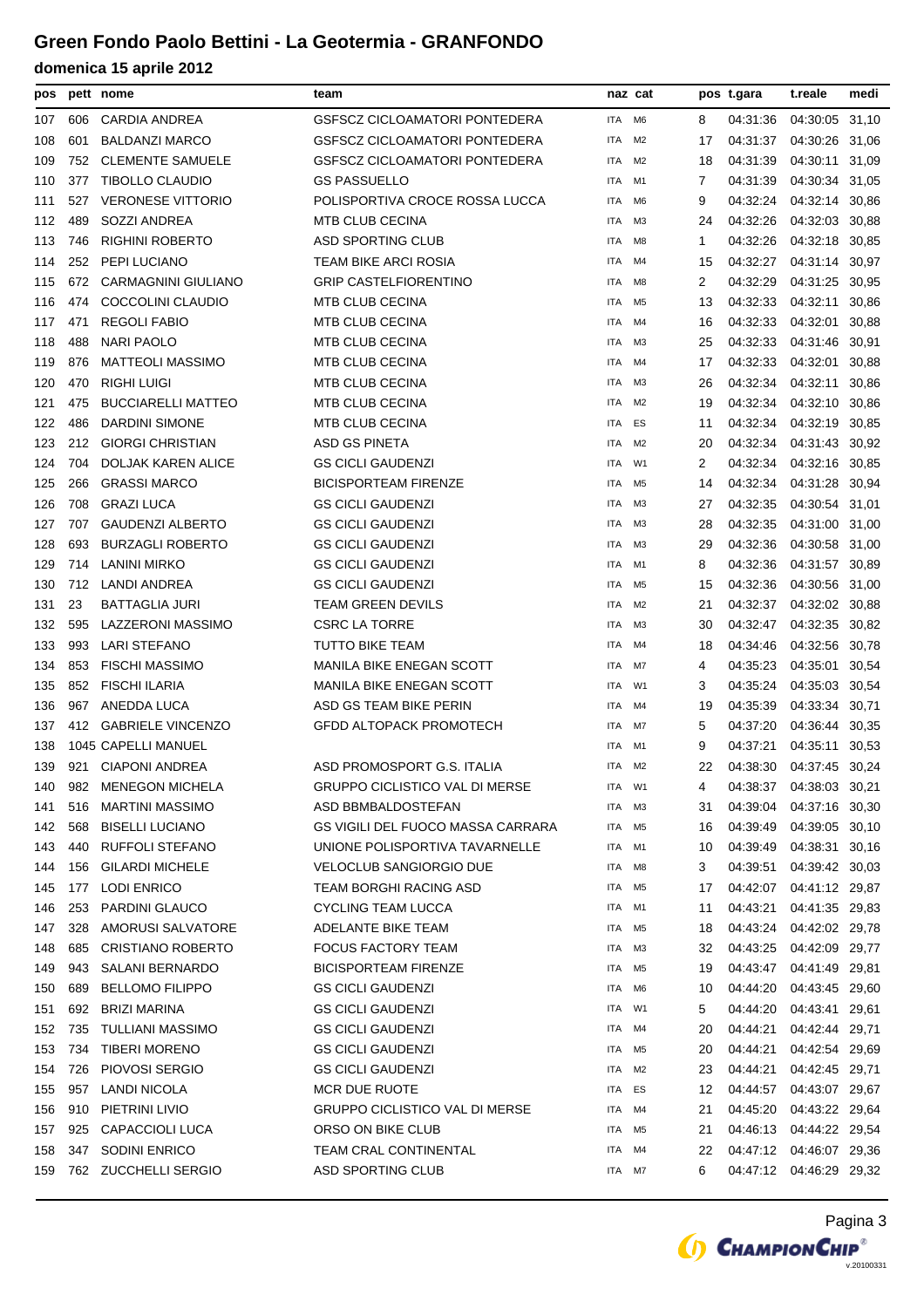| pos |     | pett nome                 | team                               | naz cat    |                |    | pos t.gara                | t.reale                 | medi |
|-----|-----|---------------------------|------------------------------------|------------|----------------|----|---------------------------|-------------------------|------|
| 160 | 163 | <b>BERTINI SANDRO</b>     | <b>GS POCCIANTI</b>                | ITA        | M <sub>5</sub> | 22 | 04:47:13                  | 04:46:00 29,37          |      |
| 161 | 165 | <b>TOZZI ROBERTO</b>      | <b>GS POCCIANTI</b>                | ITA        | MЗ             | 33 | 04:48:02                  | 04:46:49 29,29          |      |
| 162 | 171 | <b>BROGIALDI SANTINO</b>  | <b>GS POCCIANTI</b>                | ITA        | M7             | 7  | 04:48:02 04:46:50 29,29   |                         |      |
| 163 | 483 | <b>GUERRIERI MORENO</b>   | <b>MTB CLUB CECINA</b>             | ITA        | M6             | 11 | 04:52:23                  | 04:51:49 28,79          |      |
| 164 | 801 | <b>REGUL SUZANNE</b>      | <b>GS CICLI GAUDENZI</b>           | USA W2     |                | 1  | 04:53:28                  | 04:52:46 28,69          |      |
| 165 | 719 | <b>MARCHETTI SERGIO</b>   | <b>GS CICLI GAUDENZI</b>           | <b>ITA</b> | M8             | 4  | 04:53:30                  | 04:52:48 28,69          |      |
| 166 | 691 | <b>BRIZI GIOVANNI</b>     | <b>GS CICLI GAUDENZI</b>           | <b>ITA</b> | M <sub>5</sub> | 23 | 04:53:39                  | 04:52:03 28,76          |      |
| 167 | 469 | <b>NENCIONI NEDO</b>      | <b>MTB CLUB CECINA</b>             | <b>ITA</b> | M4             | 23 | 04:54:50                  | 04:54:28 28,53          |      |
| 168 | 705 | <b>FILIPPINI FRANCO</b>   | <b>GS CICLI GAUDENZI</b>           | ITA        | M <sub>5</sub> | 24 | 04:55:12 04:53:31 28,62   |                         |      |
| 169 | 357 | <b>MAGNIFICO VALTER</b>   | <b>GS ENERGYTI ASD</b>             | ITA        | M4             | 24 | 04:55:51                  | 04:54:18 28.54          |      |
| 170 | 445 | <b>MENICHETTI ROBERTO</b> | LA QUERCE                          | ITA        | M7             | 8  | 04:56:40                  | 04:55:56 28,38          |      |
| 171 |     | 1086 SPINICCI EMILIO      | TOSCANA DYNAMO PISTOIA ASD         | ITA        | M <sub>2</sub> | 24 | 04:56:51                  | 04:54:45 28,50          |      |
| 172 | 481 | SOLINA ALESSANDRO         | <b>MTB CLUB CECINA</b>             | <b>ITA</b> | M7             | 9  | 04:57:03                  | 04:55:59 28,38          |      |
| 173 | 389 | <b>BARNI DANIELE</b>      | TEAM PISSEI - ASD MONTEVETTOLINI   | ITA        | MЗ             | 34 | 04:57:20                  | 04:56:43 28,31          |      |
| 174 | 63  | ONGARO ROBERTA            | ASD GC TONDI                       | ITA        | W <sub>2</sub> | 2  | 05:00:56                  | 05:00:18 27,97          |      |
| 175 | 710 | <b>GRONCHI DANIELE</b>    | <b>GS CICLI GAUDENZI</b>           | ITA        | M6             | 12 | 05:01:02                  | 04:59:33 28,04          |      |
| 176 | 573 | PULEO ANTONINO            | TEAM FINK ASSOCIAZIONE SPORTIVA    | ITA        | M <sub>6</sub> | 13 | 05:04:35                  | 05:02:51 27,74          |      |
| 177 | 574 | <b>RIZZO CARLO</b>        | TEAM FINK ASSOCIAZIONE SPORTIVA    | ITA        | M2             | 25 | 05:04:35                  | 05:02:51 27,74          |      |
| 178 | 942 | <b>MAZZA MASSIMO</b>      | ASD MAX LELLI LIVORNO              | <b>ITA</b> | M4             | 25 | 05:09:08                  | 05:07:10 27,35          |      |
| 179 | 442 | <b>TURCHI LUCA</b>        | ORSO ON BIKE CLUB                  | <b>ITA</b> | M4             | 26 | 05:11:34                  | 05:10:34 27,05          |      |
| 180 | 763 | <b>CASILLO LINA</b>       | <b>ASD SPORTING CLUB</b>           | <b>ITA</b> | W <sub>2</sub> | 3  | 05:11:35                  | 05:10:55 27,02          |      |
| 181 | 584 | <b>DACCORDI LUIGI</b>     | <b>GS DACCORDI</b>                 | ITA        | M8             | 5  | 05:11:36                  | 05:10:15 27,08          |      |
| 182 | 799 | ROSSELLI ANDREA           | <b>CICLI PUCCIARELLI</b>           | ITA        | M4             | 27 | 05:13:04                  | 05:11:59 26,92          |      |
| 183 | 886 | <b>MORACCINI MARCO</b>    | GARFAGNANA TEAM CICLI MORI         | <b>ITA</b> | M8             | 6  | 05:18:49                  | 05:17:13 26,48          |      |
| 184 | 305 | <b>RICCHI MAURO</b>       | <b>GS A.R.C.I. PERIGNANO</b>       | ITA        | M <sub>5</sub> | 25 | 05:19:29                  | 05:19:29 26,29          |      |
| 185 | 319 | <b>MELANI LELIO</b>       | <b>GS A.R.C.I. PERIGNANO</b>       | ITA        | M4             | 28 | 05:19:29                  | 05:18:12 26,40          |      |
| 186 | 307 | PINTALDI GIUSEPPE         | GS A.R.C.I. PERIGNANO              | <b>ITA</b> | M <sub>5</sub> | 26 | 05:19:29                  | 05:18:08 26,41          |      |
| 187 | 997 | <b>GIUSTI LUCA</b>        | <b>GS A.R.C.I. PERIGNANO</b>       | ITA        | ΜЗ             | 35 | 05:19:31                  | 05:17:35 26,45          |      |
| 188 | 313 | <b>CARPITA GIORGIO</b>    | <b>GS A.R.C.I. PERIGNANO</b>       | ITA        | M8             | 7  | 05:19:31                  | 05:18:53 26,34          |      |
| 189 | 994 | <b>GASPERINI MASSIMO</b>  | <b>GS A.R.C.I. PERIGNANO</b>       | ITA        | M <sub>6</sub> | 14 | 05:19:31                  | 05:18:08 26,41          |      |
| 190 | 301 | NANNETTI RICCARDO         | <b>GS A.R.C.I. PERIGNANO</b>       | ITA        | M6             | 15 | 05:19:32                  | 05:18:09 26.40          |      |
| 191 | 317 | <b>FIUMALBI PAOLO</b>     | <b>GS A.R.C.I. PERIGNANO</b>       | ITA        | M <sub>5</sub> | 27 | 05:19:32  05:18:15  26,39 |                         |      |
| 192 |     | 316 FAVILLI ROBERTO       | <b>GS A.R.C.I. PERIGNANO</b>       | <b>ITA</b> | M5             | 28 | 05:19:32  05:19:30  26,29 |                         |      |
| 193 |     | 320 MALVENTI LANDO        | GS A.R.C.I. PERIGNANO              | ITA        | M4             | 29 | 05:19:33                  | 05:18:17 26,39          |      |
| 194 | 314 | <b>CONSANI SIMONE</b>     | GS A.R.C.I. PERIGNANO              | ITA        | M2             | 26 | 05:19:33 05:18:18 26,39   |                         |      |
| 195 | 311 | <b>BOTTONI ARTURO</b>     | <b>GS A.R.C.I. PERIGNANO</b>       | ITA        | M5             | 29 | 05:19:33                  | 05:18:12 26,40          |      |
| 196 | 303 | PRINCI MASSIMILIANO       | <b>GS A.R.C.I. PERIGNANO</b>       | ITA        | M3             | 36 | 05:19:33                  | 05:18:18 26,39          |      |
| 197 | 318 | <b>FAVILLI ALBERTO</b>    | <b>GS A.R.C.I. PERIGNANO</b>       | ITA        | ES             | 13 | 05:19:34 05:18:19 26,39   |                         |      |
| 198 | 800 | <b>BOLOGNESI GLAUCO</b>   | <b>MTB CLUB CECINA</b>             | ITA        | M7             | 10 | 05:21:52 05:20:14 26.23   |                         |      |
| 199 | 330 | ZINGONI MASSIMILIANO      | <b>ADELANTE BIKE TEAM</b>          | ITA        | M4             | 30 | 05:26:53                  | 05:25:46 25,79          |      |
| 200 | 602 | <b>BARDINI DAVID</b>      | GSFSCZ CICLOAMATORI PONTEDERA      | ITA        | M3             | 37 | 05:26:54                  | 05:25:23 25,82          |      |
| 201 | 443 | TAROCCHI CLAUDIO          | LA QUERCE                          | ITA        | M6             | 16 | 05:29:46                  | 05:28:11 25,60          |      |
| 202 |     | 1047 FRANCESCONI GIANNI   | PEZZINI BIKE OFFICIAL TEAM         | ITA        | M5             | 30 | 05:53:02                  | 05:50:57 23,94          |      |
| 203 | 191 | <b>GAMBINI VALTERE</b>    | TEAM MAGGI OFF ROAD A.S.D.         | ITA        | M6             | 17 | 06:12:42 06:11:09 22,63   |                         |      |
| 204 | 192 | RAGAGLI GLORIA            | TEAM MAGGI OFF ROAD A.S.D.         | ITA        | W2             | 4  |                           | 06:12:42 06:12:13 22,57 |      |
| DNF | 22  | <b>CROWE JASON</b>        | <b>CICLOSOVIGLIANA</b>             | ITA        | M2             |    | 00:00:00                  | 00:00:00                |      |
|     |     | DNF 1095 VANNI CHIARA     | <b>GS L.V.GIUSFREDI VERINLEGNO</b> | ITA WS     |                |    | 00:00:00                  | 00:00:00                |      |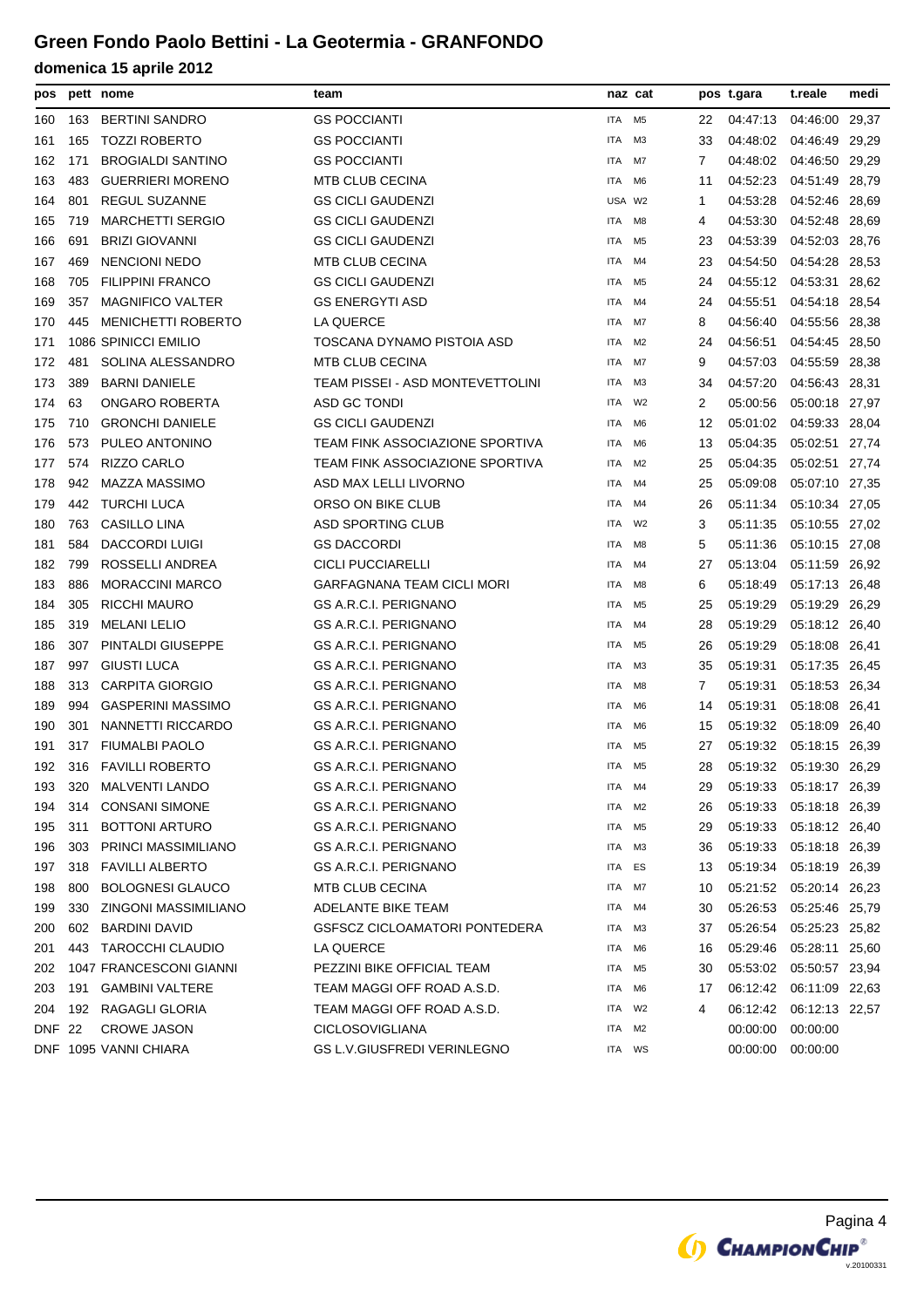| pos |     | pett nome                   | team                                         |            | naz cat        |                | pos t.gara | t.reale                 | medi  |
|-----|-----|-----------------------------|----------------------------------------------|------------|----------------|----------------|------------|-------------------------|-------|
| 1   |     | 1105 GORINI YURI            | <b>GENETIK CYCLING TEAM ASD</b>              | <b>ITA</b> | M <sub>2</sub> | 1              | 02:35:59   | 02:35:24 38,61          |       |
| 2   | 751 | <b>CERRI FEDERICO</b>       | <b>TEAM CERRI CICLI TARDUCCI</b>             | ITA        | M1             | -1             | 02:36:04   | 02:35:34                | 38,57 |
| 3   | 46  | RAMACCIOTTI NICOLA          | <b>CICLO TEAM SAN GINESE</b>                 | <b>ITA</b> | M <sub>2</sub> | 2              | 02:36:04   | 02:35:58 38,47          |       |
| 4   | 727 | <b>QUERCIOLI FABIO</b>      | <b>GS CICLI GAUDENZI</b>                     | <b>ITA</b> | M <sub>2</sub> | 3              | 02:36:10   | 02:35:54 38,49          |       |
| 5   | 67  | BERTELLOTTI GIANCARLO       | <b>GS PEDALE PIETRASANTINO</b>               | <b>ITA</b> | M1             | 2              | 02:36:32   | 02:36:24 38,36          |       |
| 6   | 502 | DEL CARLO STEFANO           | ASD BBMBALDOSTEFAN                           | <b>ITA</b> | M3             | 1              | 02:36:43   | 02:36:24 38,36          |       |
| 7   | 14  | <b>ANZALONE MATTIA</b>      | TEAM GURU PLANET X                           | ITA        | ES             | 1              | 02:36:43   | 02:36:03 38,45          |       |
| 8   | 866 | <b>SACCARDI ALESSIO</b>     | <b>TEAM PIERI CALAMAI</b>                    | <b>ITA</b> | M <sub>2</sub> | 4              | 02:36:52   | 02:36:33 38,33          |       |
| 9   | 279 | <b>GIRALDI CLAUDIO</b>      | <b>GS ONTRAINO</b>                           | ITA        | M4             | 1              | 02:38:14   | 02:37:55 38,00          |       |
| 10  | 48  | <b>SALIMBENI LUIGI</b>      | <b>TEAM OLIMPIA BOLIS</b>                    | ITA        | <b>TM</b>      | 1              | 02:39:09   | 02:38:38 37,82          |       |
| 11  | 68  | <b>BALLI ANDREA</b>         | C.A. MONTEMURLO                              | <b>ITA</b> | M <sub>3</sub> | $\overline{2}$ | 02:39:18   | 02:39:17 37,67          |       |
| 12  | 386 | <b>MARCHINI ALESSIO</b>     | TEAM PISSEI - ASD MONTEVETTOLINI             | <b>ITA</b> | M1             | 3              | 02:40:23   | 02:39:51 37,54          |       |
| 13  | 322 | <b>VECOLI ANDREA</b>        | ASD SPEEDY BIKE                              | ITA        | M4             | 2              | 02:40:23   | 02:40:06 37,48          |       |
| 14  | 39  | <b>SMIRNOV VLADIMIR</b>     | Pol cral Vigili del Fuoco Genova Punto Sport | <b>ITA</b> | <b>TM</b>      | $\overline{2}$ | 02:40:23   | 02:40:10 37,46          |       |
| 15  | 849 | <b>SALANI RICCARDO</b>      | <b>MANILA BIKE ENEGAN SCOTT</b>              | <b>ITA</b> | M4             | 3              | 02:40:23   | 02:39:59 37,50          |       |
| 16  | 162 | PARENTI LORENZO             | <b>GS POCCIANTI</b>                          | <b>ITA</b> | M4             | 4              | 02:40:23   | 02:39:59 37,51          |       |
| 17  | 750 | <b>TOMEI FEDERICO</b>       | <b>TEAM CERRI CICLI TARDUCCI</b>             | ITA        | ES             | 2              | 02:40:23   | 02:39:53 37,53          |       |
| 18  | 563 | PORCIATTI FABIO             | ASD CICLOSPORT POGGIBONSI                    | <b>ITA</b> | M4             | 5              | 02:40:24   | 02:40:01 37,50          |       |
| 19  | 255 | RAFFAELLI MARCELLO          | ASD SPEEDY BIKE                              | ITA        | M4             | 6              | 02:40:24   | 02:40:07 37,48          |       |
| 20  | 37  | <b>BENEDETTI GABRIELE</b>   | Pol cral Vigili del Fuoco Genova Punto Sport | <b>ITA</b> | <b>TM</b>      | 3              | 02:40:24   | 02:40:16 37,44          |       |
| 21  | 632 | <b>PAPI VALERIO</b>         | <b>GFDD ALTOPACK PROMOTECH</b>               | <b>ITA</b> | ΜЗ             | 3              | 02:40:26   | 02:39:49 37,54          |       |
| 22  | 59  | <b>GUARINI GABRIELE</b>     | PEDALE BIANCO AZZURRO                        | <b>ITA</b> | M <sub>5</sub> | 1              | 02:40:26   | 02:40:26 37,40          |       |
| 23  | 638 | GIORDANI ALIANO             | <b>GFDD ALTOPACK PROMOTECH</b>               | ITA        | M5             | 2              | 02:40:28   | 02:40:27 37,40          |       |
| 24  | 596 | <b>ORSI VALTER</b>          | ASD BBMBALDOSTEFAN                           | <b>ITA</b> | M4             | 7              | 02:40:28   | 02:39:52 37,53          |       |
| 25  | 673 | <b>GIACHI GABRIELE</b>      | MEETING VILLAGE ASD                          | <b>ITA</b> | M <sub>2</sub> | 5              | 02:40:28   | 02:39:56 37,52          |       |
| 26  | 456 | <b>MARSILI STEFANO</b>      | <b>TEAM CHIANTI BIKE</b>                     | <b>ITA</b> | M4             | 8              | 02:40:29   | 02:40:12 37,45          |       |
| 27  | 977 | PONTICELLI MARCO            | <b>TEAM CHIANTI BIKE</b>                     | <b>ITA</b> | ES             | 3              | 02:40:30   | 02:40:21 37,42          |       |
| 28  | 644 | <b>TONDINI MARCO</b>        | A&T CYCLING TEAM ASD                         | <b>ITA</b> | M <sub>2</sub> | 6              | 02:40:34   | 02:40:15 37,44          |       |
| 29  | 16  | POCCIANTI MARTINO           | <b>GS POCCIANTI</b>                          | <b>ITA</b> | TM             | 4              | 02:40:38   | 02:40:13 37,45          |       |
| 30  | 674 | <b>SORRI STEFANO</b>        | MEETING VILLAGE ASD                          | ITA        | M3             | 4              | 02:40:38   | 02:40:06 37,48          |       |
| 31  | 709 | <b>GRAZZINI ALESSANDRO</b>  | <b>GS CICLI GAUDENZI</b>                     | <b>ITA</b> | M4             | 9              | 02:40:39   | 02:40:11 37,46          |       |
| 32  |     | 1013 ROSSI CIRANO FRANCESCO | <b>FAST AND FURIOUS CYCLING TEAM</b>         | ITA        | ES             | 4              | 02:40:45   | 02:40:04 37,49          |       |
| 33  |     | 397 CASTIGLIONI SIMONE      | <b>MTB CLUB CECINA</b>                       | <b>ITA</b> | M <sub>2</sub> | 7              | 02:40:49   | 02:40:33 37,37          |       |
| 34  | 729 | ROMITI NICOLA               | <b>GS CICLI GAUDENZI</b>                     | ITA ES     |                | 5              |            | 02:40:52 02:40:38 37,35 |       |
| 35  | 424 | <b>BECCHERONI MARCO</b>     | <b>TEAM OLIMPIA BOLIS</b>                    | ITA M3     |                | 5              |            | 02:40:53 02:39:46 37,56 |       |
| 36  | 211 | LOPES SIERA PACO            | <b>CROCE VERDE BIKE VIAREGGIO</b>            | ITA        | ΜЗ             | 6              |            | 02:41:37 02:41:26 37,17 |       |
| 37  | 581 | CASCHETTO STEFANO           | <b>GS DACCORDI</b>                           | ITA        | M1             | 4              | 02:41:39   | 02:40:36 37,36          |       |
| 38  | 836 | <b>BERTONI ROBERTO</b>      | <b>SS GROSSETO</b>                           | ITA        | ΜЗ             | 7              | 02:41:39   | 02:41:25 37,17          |       |
| 39  | 855 | <b>MAGGI PATRICK</b>        | <b>TEAM CERRI CICLI TARDUCCI</b>             | ITA        | M <sub>1</sub> | 5              | 02:41:39   | 02:41:11 37,23          |       |
| 40  | 653 | NOCENTINI MARCO             | A&T CYCLING TEAM ASD                         | ITA        | M1             | 6              | 02:41:40   | 02:41:11 37,23          |       |
| 41  | 350 | PELOSINI FABIO              | <b>TEAM CRAL CONTINENTAL</b>                 | ITA ES     |                | 6              | 02:41:40   | 02:41:32 37,15          |       |
| 42  | 671 | <b>MICHELI DANIELE</b>      | <b>GRIP CASTELFIORENTINO</b>                 | ITA        | M1             | 7              | 02:41:40   | 02:40:48 37,31          |       |
| 43  | 579 | <b>GERI SIMONE</b>          | <b>TEAM CHIANTI BIKE</b>                     | ITA        | M2             | 8              | 02:41:41   | 02:41:21 37,19          |       |
| 44  | 666 | ROSSI GIORGIO               | <b>GRIP CASTELFIORENTINO</b>                 | ITA        | M2             | 9              | 02:41:41   | 02:40:48 37,32          |       |
| 45  | 643 | PANICUCCI STEFANO           | <b>GFDD ALTOPACK PROMOTECH</b>               | ITA        | M4             | 10             | 02:41:41   | 02:41:05 37,25          |       |
| 46  | 229 | PETRUZZI CRISTIAN           | <b>ASD GS PINETA</b>                         | ITA        | ΜЗ             | 8              | 02:41:42   | 02:41:22 37,18          |       |
| 47  | 213 | <b>BOLOGNINI SANDRO</b>     | <b>ASD TEAM TREDICI BIKE</b>                 | ITA        | ΜЗ             | 9              | 02:41:46   | 02:41:16 37,21          |       |
| 48  | 743 | <b>BERTOCCI TIZIANO</b>     | ASD SPORTING CLUB                            | ITA        | M4             | 11             | 02:41:47   | 02:41:41 37,11          |       |
| 49  | 507 | LORENZINI LUCA              | <b>TEAM HOPPLA'</b>                          | ITA        | M2             | 10             | 02:41:49   | 02:40:56 37,28          |       |
| 50  | 668 | ARCARA GIOACCHINO           | <b>GRIP CASTELFIORENTINO</b>                 | ITA        | M1             | 8              | 02:42:20   | 02:41:30 37,16          |       |
| 51  | 647 | PRUNETI GUIDO               | A&T CYCLING TEAM ASD                         | ITA        | M2             | 11             | 02:42:41   | 02:42:21 36,96          |       |
| 52  | 47  | <b>BASILE RAFFAELE</b>      | CICLO TEAM SAN GINESE                        | ITA        | ES             | 7              | 02:42:51   | 02:42:45 36,87          |       |
| 53  |     | 1094 BUTI STEFANO           | <b>GS ONTRAINO</b>                           | ITA M3     |                | 10             |            | 02:43:14 02:42:21 36,96 |       |
|     |     |                             |                                              |            |                |                |            |                         |       |

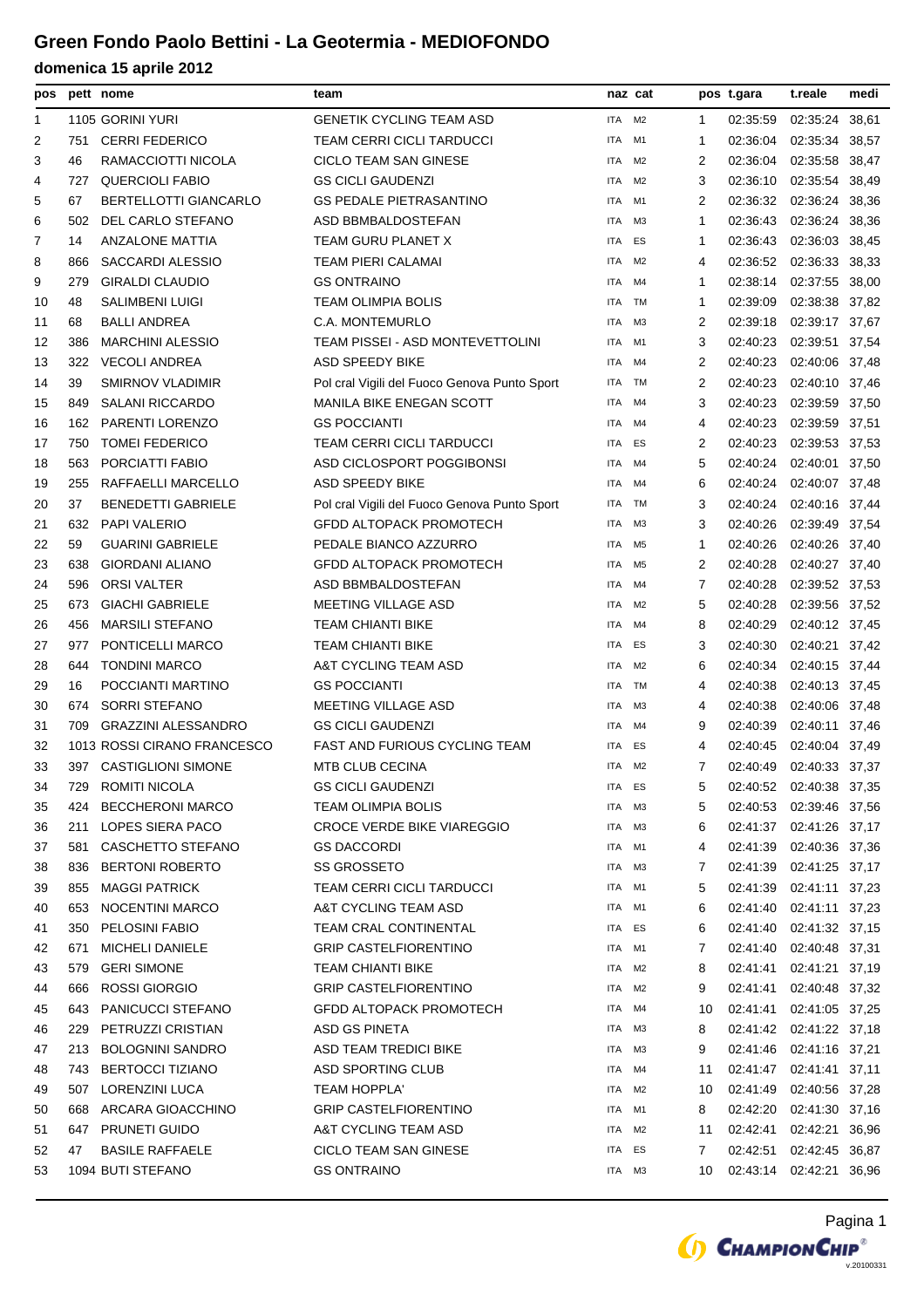| pos |     | pett nome                  | team                                         |            | naz cat        |              | pos t.gara              | t.reale                 | medi  |
|-----|-----|----------------------------|----------------------------------------------|------------|----------------|--------------|-------------------------|-------------------------|-------|
| 54  | 645 | <b>TONDINI MASSIMO</b>     | A&T CYCLING TEAM ASD                         | ITA        | M <sub>3</sub> | 11           | 02:43:21                | 02:43:04 36,80          |       |
| 55  | 167 | <b>PICCINI MARCO</b>       | <b>GS POCCIANTI</b>                          | <b>ITA</b> | ΜЗ             | 12           | 02:43:31                | 02:42:41                | 36,88 |
| 56  | 649 | ULIVI FEDERICO             | A&T CYCLING TEAM ASD                         | ITA        | ES             | 8            | 02:43:57                | 02:43:36 36,68          |       |
| 57  | 433 | <b>BIONDI MARCELLO</b>     | TEAM OLIMPIA BOLIS                           | <b>ITA</b> | M5             | 3            | 02:44:02                | 02:43:25 36,72          |       |
| 58  | 593 | <b>MIGLIO MASSIMILIANO</b> | <b>VELO CLUB SEANO ONE</b>                   | ITA        | ΜЗ             | 13           | 02:44:02                | 02:43:35 36,68          |       |
| 59  | 755 | <b>BUFANO SEBASTIANO</b>   | <b>ASD SPORTING CLUB</b>                     | <b>ITA</b> | M <sub>3</sub> | 14           | 02:44:41                | 02:44:33 36,46          |       |
| 60  |     | 1001 INGLIMA ALESSIO       | <b>FAST AND FURIOUS CYCLING TEAM</b>         | <b>ITA</b> | M1             | 9            | 02:44:42                | 02:44:01                | 36,58 |
| 61  | 768 | <b>GALEOTTI GIACOMO</b>    | <b>GS PEDALE PIETRASANTINO</b>               | ITA        | M2             | 12           | 02:45:02                | 02:44:56                | 36,38 |
| 62  | 216 | <b>TONELLI LUCA</b>        | ASD TEAM TREDICI BIKE                        | ITA        | M4             | 12           | 02:45:30                | 02:44:58 36,37          |       |
| 63  | 864 | <b>BENSI FRANCO</b>        | <b>VELO CLUB SAN VINCENZO</b>                | <b>ITA</b> | M <sub>6</sub> | 1            |                         | 02:45:57 02:45:32 36,25 |       |
| 64  | 285 | <b>TADDEI FRANCO</b>       | <b>GS ONTRAINO</b>                           | ITA        | M4             | 13           | 02:45:58                | 02:45:03 36,36          |       |
| 65  | 296 | <b>PRATELLI MICHELE</b>    | <b>AC CAPANNOLESE</b>                        | <b>ITA</b> | M2             | 13           | 02:46:36                | 02:45:37 36,23          |       |
| 66  | 660 | <b>GRANI GABRIELE</b>      | A&T CYCLING TEAM ASD                         | <b>ITA</b> | M2             | 14           | 02:48:29                | 02:47:59                | 35,72 |
| 67  | 981 | <b>GRECO FABRIZIO</b>      | <b>UISP PRATO</b>                            | <b>ITA</b> | M1             | 10           | 02:48:41                | 02:47:32 35,82          |       |
| 68  | 270 | DEL GUASTA FEDERICO        | ASD CAVALLINO TENTICICLISMO                  | ITA        | ΜЗ             | 15           | 02:48:42 02:47:58       |                         | 35,72 |
| 69  | 515 | <b>BERTOZZI MARCO</b>      | TEAM GURU PLANET X                           | <b>ITA</b> | M <sub>5</sub> | 4            |                         | 02:48:45 02:48:14 35,66 |       |
| 70  | 135 | <b>FAVILLI ANGELO</b>      | <b>VELO CLUB SAN VINCENZO</b>                | <b>ITA</b> | ES             | 9            |                         | 02:48:47 02:48:07 35,69 |       |
| 71  | 812 | <b>CERAGIOLI GIUSEPPE</b>  | individuale                                  | <b>ITA</b> | M <sub>3</sub> | 16           | 02:48:47                | 02:47:47 35.76          |       |
| 72  | 344 | <b>PACI GIOVANNI</b>       | <b>TEAM CRAL CONTINENTAL</b>                 | <b>ITA</b> | M <sub>5</sub> | 5            |                         | 02:48:47 02:48:28 35,62 |       |
| 73  | 283 | <b>MATTEUCCI CARLO</b>     | <b>GS ONTRAINO</b>                           | ITA        | M4             | 14           |                         | 02:49:02 02:48:06 35,69 |       |
| 74  | 66  | NIERI ALESSANDRO           | IL GREGARIO ASD                              | ITA        | M4             | 15           |                         | 02:49:02 02:48:20 35,65 |       |
| 75  | 261 | <b>FRANCHI MARCO</b>       | TEAM GALLUZZI ACQUA E SAPONE                 | <b>ITA</b> | M4             | 16           |                         | 02:49:12 02:48:45 35,56 |       |
| 76  | 785 | LAMI RAFFAELE              | CIRCOLO CULTURALE MARCIANA                   | ITA        | M2             | 15           |                         | 02:49:12 02:48:34 35,60 |       |
| 77  | 501 | <b>MIGLIACCIO GABRIELE</b> | ASD BBMBALDOSTEFAN                           | <b>ITA</b> | M1             | 11           |                         | 02:49:12 02:49:02 35,50 |       |
| 78  | 422 | <b>PUCCI STEFANO</b>       | OLIMPIA CYCLING TEAM                         | <b>ITA</b> | M2             | 16           | 02:49:16                | 02:48:08 35,69          |       |
| 79  | 580 | <b>CASALINI SIMONE</b>     | <b>GS DACCORDI</b>                           | ITA        | ΜЗ             | 17           | 02:49:34                | 02:48:28 35,62          |       |
| 80  | 427 | PRETINI DANIELE            | TEAM OLIMPIA BOLIS                           | ITA        | M1             | 12           | 02:49:56                | 02:49:25 35,42          |       |
| 81  | 980 | <b>GRECO MAURO</b>         | <b>UISP PRATO</b>                            | <b>ITA</b> | M7             | 1            | 02:50:02                | 02:49:01 35,50          |       |
| 82  | 819 | <b>BELLINI MATTIA</b>      | ASD VELO ETRURIA POMARANCE                   | ITA        | ES             | 10           | 02:50:04                | 02:50:00 35,29          |       |
| 83  | 71  | <b>BADI MASSIMILIANO</b>   | ASD GS BUFFARDELLO BIKE                      | <b>ITA</b> | ES             | 11           | 02:50:14                | 02:50:05 35,28          |       |
| 84  |     | 1010 PEPI ANDREA           | ASD CICLOSPORT POGGIBONSI                    | <b>ITA</b> | M4             | 17           |                         | 02:50:37 02:48:48 35,55 |       |
| 85  | 870 | PEZZELLA PIETRO            | <b>ASD SPORTING CLUB</b>                     | <b>ITA</b> | M <sub>5</sub> | 6            | 02:50:39                | 02:49:35 35,38          |       |
| 86  |     | 597 RONCI MORGAN           | ERREBI SRL SABAINFISSI                       | ITA        | M3             | 18           | 02:50:40 02:50:25 35.21 |                         |       |
| 87  | 41  | LOMBARDO ILARIA            | Pol cral Vigili del Fuoco Genova Punto Sport | ITA        | W2             | 1            |                         | 02:50:45 02:50:40 35,16 |       |
| 88  |     | 242 CATANI ANDREA          | ASD GS TEAM BIKE PERIN                       | ITA        | M5             | 7            |                         | 02:50:52 02:49:42 35,36 |       |
| 89  |     | 1048 DONATI MASSIMO        | ASD DILETTANTISTICA CICLI TADDEI TEAM        | ITA        | M4             | 18           |                         | 02:50:53 02:48:59 35,51 |       |
| 90  |     | 257 NOVI SIMONE            | ASD FORNACETTE TEAM BIKE                     | ITA        | ΜЗ             | 19           |                         | 02:50:54 02:50:02 35,29 |       |
| 91  | 29  | <b>GALLESCHI GIULIO</b>    | TEAM GURU PLANET X                           | <b>ITA</b> | M1             | 13           |                         | 02:50:54 02:50:14 35,25 |       |
| 92  | 478 | ROMANO CLAUDIO             | <b>MTB CLUB CECINA</b>                       | ITA        | M <sub>3</sub> | 20           |                         | 02:50:54 02:50:33 35,18 |       |
| 93  | 529 | <b>ALBERTI AUGUSTO</b>     | TEAM SCOTT PASQUINI STELLA AZZURRA           | ITA        | M <sub>5</sub> | 8            | 02:50:55                | 02:50:21 35,22          |       |
| 94  |     | 607 CAVALLINI SIMONLUCA    | GSFSCZ CICLOAMATORI PONTEDERA                | ITA        | M1             | 14           | 02:50:56                | 02:50:30 35,19          |       |
| 95  |     | 1004 TAVARINI GIANMARCO    | ASD LUNAE                                    | ITA        | M4             | 19           | 02:50:58                | 02:49:09 35,47          |       |
| 96  | 140 | <b>GIOVANNONI STEFANO</b>  | TEAM SPEEDY BIKE                             | ITA        | <b>DIS</b>     | $\mathbf{1}$ | 02:50:59                | 02:50:43 35,15          |       |
| 97  |     | 215 VERONI FABIO           | ASD TEAM TREDICI BIKE                        | ITA        | ΜЗ             | 21           | 02:50:59                | 02:50:28 35,20          |       |
| 98  |     | 1096 CASINI INACO          | TEAM CHIANTI BIKE                            | ITA        | M4             | 20           | 02:51:01                | 02:50:07 35,27          |       |
| 99  |     | 772 SCHEGGI RICCARDO       | ASD FREE BORN BIANCOROSSO                    | ITA        | M <sub>2</sub> | 17           |                         | 02:51:03 02:50:07 35,27 |       |
| 100 |     | 1058 SALETTI DANILO        | <b>GRUPPO CICLISTICO CASTIGLIONESE</b>       | ITA        | M6             | 2            | 02:51:03                | 02:51:03 35,08          |       |
| 101 | 300 | <b>ZANOBINI LUCA</b>       | AC CAPANNOLESE                               | ITA        | M4             | 21           | 02:51:04                | 02:50:03 35,29          |       |
| 102 | 10  | <b>OLMI LEONARDO</b>       | A&T CYCLING TEAM ASD                         | ITA        | M4             | 22           |                         | 02:51:07 02:51:05 35,07 |       |
| 103 | 430 | CATANZARO GIANNI           | TEAM OLIMPIA BOLIS                           | <b>ITA</b> | M4             | 23           | 02:51:10                | 02:49:42 35,36          |       |
| 104 | 610 | CIOLINO NICOLA             | <b>GSFSCZ CICLOAMATORI PONTEDERA</b>         | ITA        | M4             | 24           | 02:51:19 02:50:52 35,12 |                         |       |
| 105 |     | 463 FREDIANI FRANCESCO     | LA TORRE 1949                                | ITA        | M <sub>5</sub> | 9            | 02:51:21                | 02:50:23 35,22          |       |
| 106 |     | 1043 MILITI FABRIZIO       | ASD SANSONI TEAM                             | ITA        | M2             | 18           |                         | 02:51:29 02:49:42 35,36 |       |

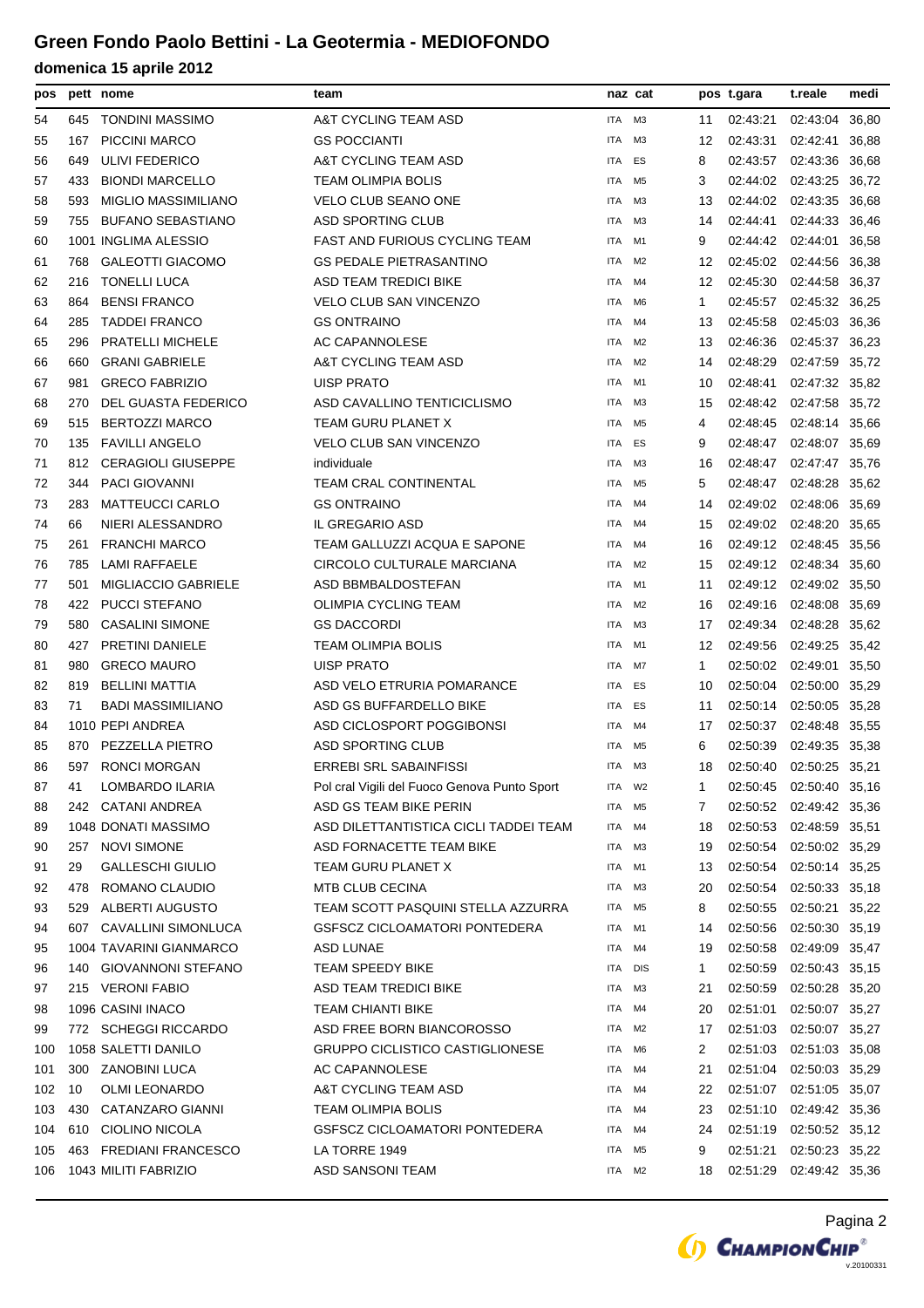| pos |     | pett nome                   | team                                    |            | naz cat        |             | pos t.gara              | t.reale                 | medi  |
|-----|-----|-----------------------------|-----------------------------------------|------------|----------------|-------------|-------------------------|-------------------------|-------|
| 107 | 879 | SAMPIERI DAVIDE             | CICLISTICA VALDARBIA                    | ITA        | M2             | 19          | 02:51:30                | 02:50:38 35,16          |       |
| 108 | 872 | <b>AGOSTINI ENRICO</b>      | <b>TEAM CERRI CICLI TARDUCCI</b>        | <b>ITA</b> | M <sub>5</sub> | 10          | 02:51:36                | 02:51:07 35,07          |       |
| 109 | 244 | <b>BASTIANACCI MATTEO</b>   | POLISPORTIVA OLTRARNO                   | ITA        | M2             | 20          | 02:51:43                | 02:50:29 35,19          |       |
| 110 |     | 1088 LATORRACA ALESSIO      | TOSCANA DYNAMO PISTOIA ASD              | ITA        | M2             | 21          | 02:51:48                | 02:49:41 35,36          |       |
| 111 | 774 | <b>MARTELLINI ROBERTO</b>   | AMATORI SAN GIMIGNANO ASD               | ITA        | M2             | 22          | 02:51:48                | 02:51:08 35,06          |       |
| 112 | 258 | <b>BARTOLI ANTONIO</b>      | AVANE CIRCOLO ARCI                      | ITA        | M4             | 25          | 02:51:50                | 02:50:25 35,21          |       |
| 113 | 594 | <b>ACCORSI MICHELE</b>      | POLISPORTIVA PAPERINO                   | ITA        | M4             | 26          | 02:51:51                | 02:50:38                | 35,16 |
| 114 |     | 1097 BALESTRERI FILIPPO     | <b>VELO CLUB CASALASCO</b>              | <b>ITA</b> | M <sub>2</sub> | 23          | 02:51:53                | 02:50:01 35,29          |       |
| 115 | 154 | <b>GABBRIELLINI LUCA</b>    | ASD MAX LELLI                           | ITA        | M5             | 11          | 02:51:53                | 02:51:01 35,08          |       |
| 116 |     | 1098 BALÒ GIOVAN BATTISTA   | <b>GS CICLO SAVINESE</b>                | ITA        | ΜЗ             | 22          | 02:51:54                | 02:49:59 35,30          |       |
| 117 | 60  | <b>MARTINELLI FRANCESCA</b> | POLISPORTIVA PAPERINO                   | ITA        | W1             | 1           | 02:51:54                | 02:51:44 34,94          |       |
| 118 | 933 | <b>BERTOLINI ROBERTO</b>    | TEAM GURU PLANET X                      | ITA        | M4             | 27          | 02:51:55                | 02:49:49 35,33          |       |
| 119 | 401 | <b>MICCHI ORFEO</b>         | ASD RIDERS TEAM CECINA                  | ITA        | M7             | 2           | 02:51:56                | 02:51:41 34,95          |       |
| 120 | 504 | <b>MARTINI LUCIANO</b>      | ASD BBMBALDOSTEFAN                      | ITA        | M4             | 28          | 02:51:59                | 02:51:23 35,01          |       |
| 121 | 841 | DAL POGGETTO MARCO          | <b>TEAM BICISPORT CARRARA</b>           | ITA        | M5             | 12          | 02:52:00                | 02:50:38 35,17          |       |
| 122 | 390 | POCCIANTI ALESSANDRO        | TEAM PISSEI - ASD MONTEVETTOLINI        | ITA        | M4             | 29          | 02:52:05                | 02:50:47 35,13          |       |
| 123 | 857 | <b>MAURI ANDREA</b>         | TEAM PISA 2001                          | <b>ITA</b> | ES             | 12          | 02:52:08                | 02:50:55 35,11          |       |
| 124 | 441 | MICHELOZZI FULVIO           | <b>AGLIANA CICLISMO</b>                 | ITA        | M <sub>3</sub> | 23          | 02:52:10                | 02:50:42 35,15          |       |
| 125 | 642 | <b>GIUNTI ANTONIO</b>       | <b>GFDD ALTOPACK PROMOTECH</b>          | <b>ITA</b> | M <sub>6</sub> | 3           | 02:52:20                | 02:51:34 34,97          |       |
| 126 |     | 1112 SCAGLIONE MAICOL       | ZEROSEI CYCLING TEAM                    | ITA        | ES             | 13          | 02:52:25                | 02:52:00 34,89          |       |
| 127 | 927 | <b>BATTISTELLI STEFANO</b>  | <b>ASD SERRAVALLE</b>                   | ITA        | M1             | 15          | 02:52:30                | 02:50:36 35,17          |       |
| 128 | 831 | <b>TANI MASSIMO</b>         | ASD VELO ETRURIA POMARANCE              | ITA        | M5             | 13          | 02:52:33                | 02:52:31 34,78          |       |
| 129 | 823 | <b>GOTTI MICHELE</b>        | ASD VELO ETRURIA POMARANCE              | ITA        | M4             | 30          | 02:52:34                | 02:52:30 34,78          |       |
| 130 | 655 | PLOTEGHER ALESSANDRO        | A&T CYCLING TEAM ASD                    | ITA        | M7             | 3           | 02:52:37                | 02:52:24                | 34,81 |
| 131 | 701 | <b>COSI MATTEO</b>          | <b>GS CICLI GAUDENZI</b>                | ITA        | ES             | 14          | 02:52:41                | 02:52:04 34,87          |       |
| 132 | 181 | PIERACCINI STEFANO          | <b>CROCE VERDE BIKE VIAREGGIO</b>       | ITA        | M5             | 14          |                         | 02:52:42 02:51:44 34,94 |       |
| 133 | 348 | <b>FONTANI GIOVANNI</b>     | <b>TEAM CRAL CONTINENTAL</b>            | ITA        | M5             | 15          | 02:52:45                | 02:52:29 34,79          |       |
| 134 | 880 | <b>CORTESI MASSIMO</b>      | ASD PARKPRE GIORDANA DMT                | ITA        | M1             | 16          | 02:52:45                | 02:52:00 34,88          |       |
| 135 | 881 | ANGORI ANDREA               | ASD PARKPRE GIORDANA DMT                | ITA        | M5             | 16          | 02:52:45                | 02:51:20 35,02          |       |
| 136 | 250 | <b>TOSI MICHELE</b>         | <b>GS CICLO CLUB PONSACCO</b>           | ITA        | M4             | 31          | 02:52:46                | 02:51:18                | 35,03 |
| 137 | 431 | <b>DADDI DANIELE</b>        | <b>TEAM OLIMPIA BOLIS</b>               | <b>ITA</b> | M3             | 24          |                         | 02:52:47 02:51:35 34,97 |       |
| 138 | 978 | <b>BODDI GIANLUCA</b>       | ASD GS TEAM BIKE PERIN                  | ITA        | M4             | 32          | 02:52:47                | 02:51:00 35,09          |       |
| 139 | 798 | <b>BRAGAGLIA DAVIDE</b>     | CICLO MOTOR SHOP                        | ITA        | M2             | 24          | 02:52:47 02:51:50 34,92 |                         |       |
| 140 | 903 | <b>MECHELLI ALESSIO</b>     | TEAM X-BIONIC - LAPIERRE                | <b>ITA</b> | M <sub>2</sub> | 25          | 02:52:48                | 02:51:02 35,08          |       |
| 141 | 929 | <b>CREATI ALESSANDRO</b>    | <b>TEAM BIKE RACING</b>                 | ITA        | ES             | 15          | 02:52:48                | 02:50:42 35,15          |       |
| 142 | 971 | <b>BARBERI MICHELE</b>      | PEZZINI BIKE OFFICIAL TEAM              | ITA        | M1             | 17          | 02:52:49                | 02:50:52 35,12          |       |
| 143 |     | 1022 PARDINI RICCARDO       | <b>CROCE VERDE BIKE VIAREGGIO</b>       | ITA        | M4             | 33          | 02:52:49 02:50:56 35,10 |                         |       |
| 144 | 399 | <b>BOCCI MARCO</b>          | ASD RIDERS TEAM CECINA                  | <b>ITA</b> | M1             | 18          | 02:52:52 02:51:29 34,99 |                         |       |
| 145 | 339 | <b>BARTOLINI MARCO</b>      | <b>TEAM CRAL CONTINENTAL</b>            | ITA        | M5             | 17          | 02:52:55                | 02:51:46 34.93          |       |
| 146 | 275 | ANTONELLI ALESSANDRO        | <b>GS ONTRAINO</b>                      | ITA        | M7             | 4           |                         | 02:52:57 02:52:31 34,78 |       |
| 147 | 346 | SALVADORI EMILIANO          | <b>TEAM CRAL CONTINENTAL</b>            | ITA        | ΜЗ             | 25          | 02:52:58                | 02:52:38 34,76          |       |
| 148 | 687 | <b>RICCOMI ELENA</b>        | <b>ASD FANINI STORE</b>                 | ITA        | W1             | 2           | 02:53:03                | 02:52:52 34,71          |       |
| 149 |     | 1117 MARCORI ENRICO         | GS VIGILI DEL FUOCO MASSA CARRARA       | ITA        | M6             | 4           | 02:53:03                | 02:52:17 34,83          |       |
| 150 | 375 | DA SAN MARTINO MARCO        | <b>CROCE VERDE BIKE VIAREGGIO</b>       | ITA        | M4             | 34          | 02:53:06                | 02:52:06 34,86          |       |
| 151 | 999 | ARRIGHINI STEFANO           | <b>CROCE VERDE BIKE VIAREGGIO</b>       | ITA        | ΜЗ             | 26          | 02:53:17 02:51:26 35,00 |                         |       |
| 152 |     | 1003 CUPINI ANDREA          | ASD LUNAE                               | ITA        | M5             | 18          | 02:53:36                | 02:51:49 34,92          |       |
| 153 | 497 | PANCHETTI ANTONIO           | ASD MALMANTILE CYCLING TEAM             | ITA        | ΜЗ             | 27          | 02:53:37                | 02:53:16 34,63          |       |
| 154 | 387 | ANFUSO GIOVANNI             | <b>TEAM PISSEI - ASD MONTEVETTOLINI</b> | ITA        | M8             | $\mathbf 1$ | 02:53:40                | 02:52:55 34,70          |       |
| 155 | 631 | <b>VAGLINI MAURIZIO</b>     | <b>GSFSCZ CICLOAMATORI PONTEDERA</b>    | ITA        | M5             | 19          | 02:53:47 02:52:45 34,73 |                         |       |
| 156 | 805 | PIERACCIONI DANIELE         | ASD CASCIANA TERME BIKE                 | <b>ITA</b> | M5             | 20          | 02:53:47 02:53:23 34,61 |                         |       |
| 157 | 559 | <b>MANGANELLI PAOLO</b>     | ASD CICLOSPORT POGGIBONSI               | ITA        | M4             | 35          | 02:53:50                | 02:53:20 34,62          |       |
| 158 |     | 1108 ZENONI ROMANO          | <b>GENETIK CYCLING TEAM ASD</b>         | ITA        | ΜЗ             | 28          | 02:53:50 02:53:25 34,60 |                         |       |
| 159 |     | 686 BERTOLOZZI RAFFAELLO    | ASD FANINI STORE                        | ITA        | ΜЗ             | 29          | 02:53:50 02:52:55 34,70 |                         |       |

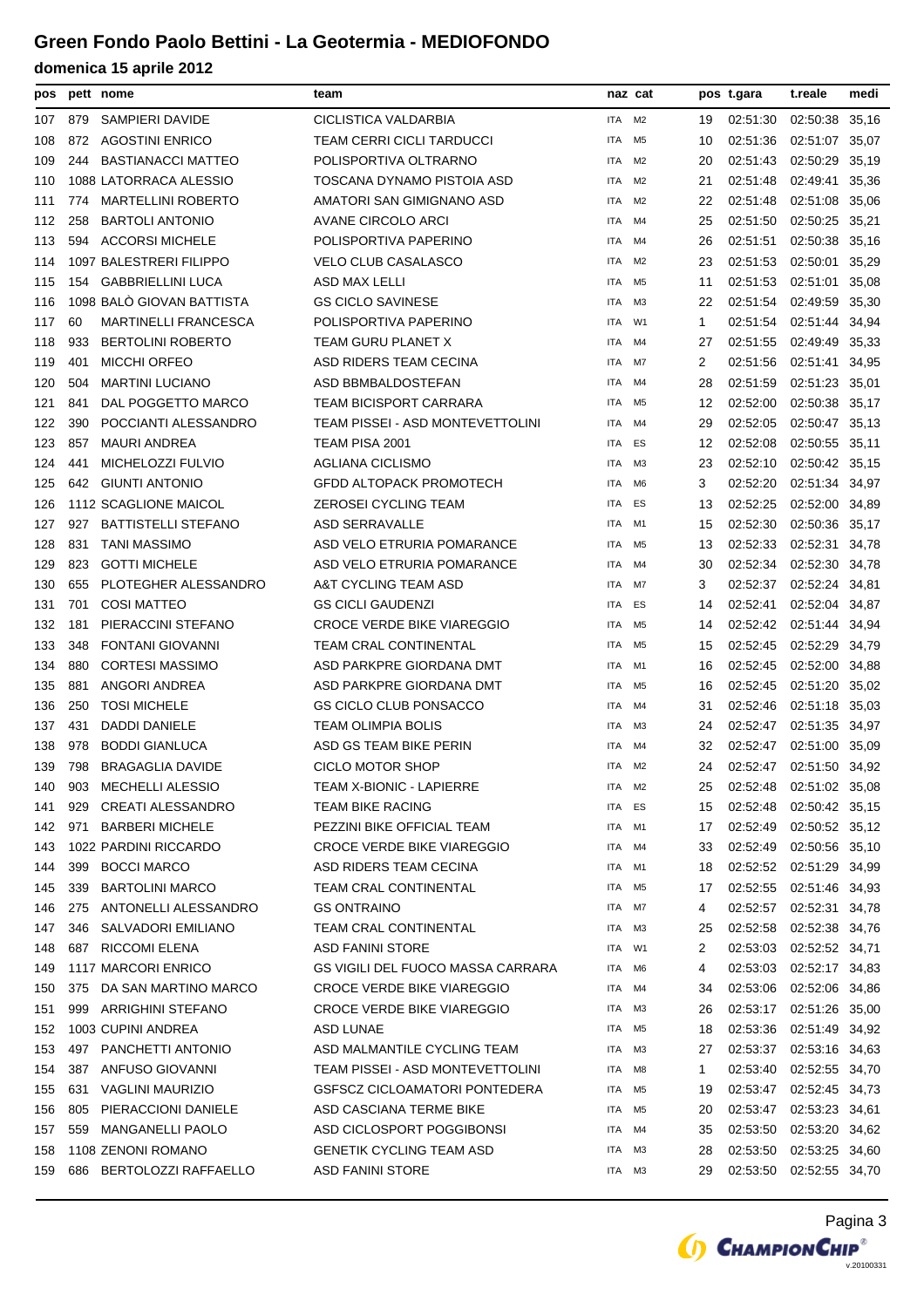| pos |     | pett nome                  | team                                   |            | naz cat        |    | pos t.gara              | t.reale                 | medi  |
|-----|-----|----------------------------|----------------------------------------|------------|----------------|----|-------------------------|-------------------------|-------|
| 160 | 854 | <b>MORGANTI LEONARDO</b>   | TEAM GURU PLANET X                     | ITA        | MЗ             | 30 | 02:53:52                | 02:52:55                | 34,70 |
| 161 | 205 | <b>COLOMBINI FABIO</b>     | <b>GS REA AMBIENTE</b>                 | ITA        | MЗ             | 31 | 02:53:52                | 02:53:17 34,63          |       |
| 162 | 992 | <b>CALONACI STEFANO</b>    | <b>GS REA AMBIENTE</b>                 | ITA        | MЗ             | 32 |                         | 02:53:52 02:53:16 34,63 |       |
| 163 | 198 | <b>MACCHI CLAUDIA</b>      | <b>GS REA AMBIENTE</b>                 | ITA        | W <sub>2</sub> | 2  | 02:53:53                | 02:53:18 34,62          |       |
| 164 | 133 | PARZIALE MASSIMILIANO      | GS REVELLO EUROTHERM ASS.TEC. CALDAIE  | ITA        | M <sub>2</sub> | 26 | 02:53:56                | 02:52:59 34,69          |       |
| 165 | 706 | <b>FRANCESCHI GABRIELE</b> | <b>GS CICLI GAUDENZI</b>               | ITA        | M <sub>3</sub> | 33 | 02:53:59                | 02:52:36 34,76          |       |
| 166 | 245 | <b>GUARGUAGLINI ANDREA</b> | <b>VELO CLUB SAN VINCENZO</b>          | ITA        | M <sub>5</sub> | 21 | 02:54:00                | 02:52:52 34,71          |       |
| 167 | 217 | <b>BALZANO GIUSEPPE</b>    | ASD TEAM TREDICI BIKE                  | ITA        | M4             | 36 | 02:54:05                | 02:53:05 34,67          |       |
| 168 | 189 | <b>MORBIDELLI EMILIANO</b> | <b>ASD SINERGY</b>                     | ITA        | M <sub>2</sub> | 27 |                         | 02:54:12 02:53:06 34,66 |       |
| 169 |     | 1054 FALAGIANI DANIELE     | <b>GRUPPO CICLISTICO CASTIGLIONESE</b> | ITA        | M <sub>5</sub> | 22 | 02:54:13                | 02:53:32 34,58          |       |
| 170 | 578 | <b>BENEDETTI MARCO</b>     | <b>GS DACCORDI</b>                     | ITA        | M4             | 37 | 02:54:15                | 02:53:07 34,66          |       |
| 171 | 288 | <b>BESSI RICCARDO</b>      | AC CAPANNOLESE                         | ITA        | ES             | 16 | 02:54:22                | 02:53:20                | 34,62 |
| 172 | 615 | MIGLIOZZI ANTONIO          | GSFSCZ CICLOAMATORI PONTEDERA          | ITA        | M <sub>5</sub> | 23 | 02:54:26                | 02:53:32 34,58          |       |
| 173 | 168 | <b>PALADINI SIMONE</b>     | <b>GS POCCIANTI</b>                    | ITA        | M4             | 38 | 02:54:37                | 02:53:42 34,54          |       |
| 174 | 890 | GIUGGIOLI ROSSANO          | ASD GS TEAM BIKE PERIN                 | ITA        | M4             | 39 | 02:54:38                | 02:53:20 34,62          |       |
| 175 | 598 | <b>BETTACCHI ROBERTO</b>   | <b>ERREBI SRL SABAINFISSI</b>          | ITA        | M3             | 34 | 02:54:39                | 02:54:26 34,40          |       |
| 176 | 203 | <b>BIANCHI MARCO</b>       | <b>GS REA AMBIENTE</b>                 | ITA        | M4             | 40 | 02:54:39                | 02:53:24 34,60          |       |
| 177 | 661 | PECORI LORENZO             | A&T CYCLING TEAM ASD                   | ITA        | M4             | 41 | 02:54:43                | 02:53:10 34,65          |       |
| 178 | 432 | <b>MARIOTTI MARZIO</b>     | TEAM OLIMPIA BOLIS                     | <b>ITA</b> | M <sub>6</sub> | 5  | 02:54:51                | 02:53:38                | 34,56 |
| 179 | 891 | <b>COLOMBINI LIBERO</b>    | <b>TEAM CRAL CONTINENTAL</b>           | ITA        | M8             | 2  | 02:54:53                | 02:54:42 34,35          |       |
| 180 |     | 1107 COPPINI LUCA          | <b>GENETIK CYCLING TEAM ASD</b>        | ITA        | M <sub>5</sub> | 24 | 02:55:08                | 02:54:28 34,39          |       |
| 181 | 56  | <b>CIRULLI MARCELLO</b>    | TEAM DANYMARK                          | ITA        | M4             | 42 | 02:55:19                | 02:55:15 34,24          |       |
| 182 |     | 1115 MERLINI PAOLO         | GS VIGILI DEL FUOCO MASSA CARRARA      | ITA        | M4             | 43 | 02:55:38                | 02:54:55 34,30          |       |
| 183 |     | 1044 BRUNI ALESSANDRO      | ASD SANSONI TEAM                       | ITA        | M3             | 35 | 02:55:42                | 02:53:54 34,50          |       |
| 184 | 324 | DI GIAMBATTISTA NICOLA     | ADELANTE BIKE TEAM                     | ITA        | M4             | 44 | 02:55:42                | 02:54:37                | 34,36 |
| 185 | 917 | <b>BONELLI ALESSANDRO</b>  | <b>INDIVIDUALE</b>                     | ITA        | M4             | 45 | 02:55:47                | 02:55:19                | 34,23 |
| 186 | 965 | MICHELOTTI ANDREA          | <b>TUTTO BIKE TEAM</b>                 | ITA        | M4             | 46 | 02:56:09                | 02:54:18 34,43          |       |
| 187 |     | 1084 THAOVI MUSTAPHA       | IO BICI ASD                            | ITA        | M1             | 19 | 02:56:09                | 02:54:13 34,44          |       |
| 188 | 847 | <b>CAPRIOTTI SIMONE</b>    | CICLO SANTA MARIA CDP                  | ITA        | M1             | 20 | 02:56:09                | 02:55:14 34,24          |       |
| 189 | 394 | <b>PAOLINI PAOLO</b>       | ASD BHOSS KING BIKE EMPOLI             | ITA        | M <sub>5</sub> | 25 | 02:56:19                | 02:55:24 34,21          |       |
| 190 | 536 | <b>CHIARINI DANIELE</b>    | TEAM SCOTT PASQUINI STELLA AZZURRA     | ITA        | MЗ             | 36 | 02:56:21                | 02:55:00                | 34,29 |
| 191 | 139 | <b>GIULIANI LUCA</b>       | ZEROSEI CYCLING TEAM                   | ITA        | <b>DIS</b>     | 2  | 02:56:50                | 02:56:43 33,95          |       |
| 192 | 280 | <b>LARI FABIO</b>          | <b>GS ONTRAINO</b>                     | ITA        | M5             | 26 |                         | 02:57:24 02:56:32 33,99 |       |
| 193 | 928 | <b>BORGHINI GIUSEPPE</b>   | ASD SERRAVALLE                         | ITA        | M6             | 6  | 02:57:38                | 02:55:45 34,14          |       |
| 194 | 677 | <b>BETTINI LEONARDO</b>    | POLISPORTIVA SIECI                     | ITA        | M1             | 21 | 02:57:38                | 02:56:23 34,02          |       |
| 195 | 975 | <b>DINI LEONARDO</b>       | TEAM MAGGI FRW                         | ITA        | M <sub>2</sub> | 28 | 02:57:40                | 02:55:47 34,13          |       |
| 196 | 741 | <b>INNOCENTI ANTONIO</b>   | CICLI CONTI GS                         | ITA        | M <sub>2</sub> | 29 |                         | 02:57:42 02:56:41 33,96 |       |
| 197 |     | 1051 NANNINI SANDRO        | ASD SANSONI TEAM                       | ITA        | M <sub>2</sub> | 30 |                         | 02:57:42 02:55:55 34,11 |       |
| 198 |     | 1057 TONELLI CARLO         | GRUPPO CICLISTICO CASTIGLIONESE        | ITA        | MЗ             | 37 |                         | 02:57:43 02:57:01 33,90 |       |
| 199 | 970 | <b>BARBINI MARCO</b>       | PEZZINI BIKE OFFICIAL TEAM             | ITA        | M5             | 27 | 02:57:43                | 02:55:46 34,14          |       |
| 200 | 62  | <b>BERTONCINI CLAUDIA</b>  | <b>TEAM MAGGI FRW</b>                  | ITA        | W <sub>2</sub> | 3  | 02:57:43                | 02:57:39 33,77          |       |
| 201 | 909 | <b>CORTOPASSI ANTONIO</b>  | <b>CROCE VERDE BIKE VIAREGGIO</b>      | ITA        | M3             | 38 | 02:57:44                | 02:55:52 34,12          |       |
| 202 | 784 | <b>BALDUCCI SIMONE</b>     | ASD PARKPRE GIORDANA DMT               | ITA        | ΜЗ             | 39 | 02:57:46                | 02:56:47 33,94          |       |
| 203 | 904 | <b>MARCHETTI GIANCARLO</b> | MAX LELLI JO.ER                        | ITA        | M4             | 47 | 02:57:46                | 02:55:39 34,16          |       |
| 204 | 837 | CATURELLI ALBERTO          | SS GROSSETO                            | ITA        | M4             | 48 | 02:57:53                | 02:57:39 33,78          |       |
| 205 | 208 | <b>GENTILI FEDERICO</b>    | <b>GS REA AMBIENTE</b>                 | ITA        | M <sub>2</sub> | 31 | 02:57:58                | 02:56:47 33,94          |       |
| 206 | 862 | <b>GERVASIO MARCO</b>      | ASD BIZIO'S TEAM                       | ITA        | M3             | 40 | 02:58:04                | 02:56:35 33,98          |       |
| 207 | 786 | VITRANO RODOLFO            | <b>FOLGORE BIKE</b>                    | ITA        | M <sub>5</sub> | 28 | 02:58:10                | 02:57:33 33,79          |       |
| 208 |     | 1011 AMERINI FOLCO         | ASD GS TEAM BIKE PERIN                 | ITA        | M <sub>5</sub> | 29 | 02:58:13 02:56:22 34,02 |                         |       |
| 209 | 264 | MALEVOLTI LORENZO          | ASD MAX LELLI                          | ITA        | M <sub>2</sub> | 32 | 02:58:24                | 02:56:45 33,95          |       |
| 210 | 550 | <b>MERCATI CLAUDIO</b>     | ASD CICLOSPORT POGGIBONSI              | ITA        | M7             | 5  |                         | 02:58:25 02:57:57 33,72 |       |
| 211 |     | 1015 BRIZZI ALESSANDRO     | CYCLING TEAM ALTOTEVERE                | ITA        | M4             | 49 | 02:58:25                | 02:57:38 33,78          |       |
| 212 | 359 | NICOLAI FRANCESCO          | <b>GS ENERGYTI ASD</b>                 | ITA        | M4             | 50 | 02:58:26                | 02:56:55 33,92          |       |

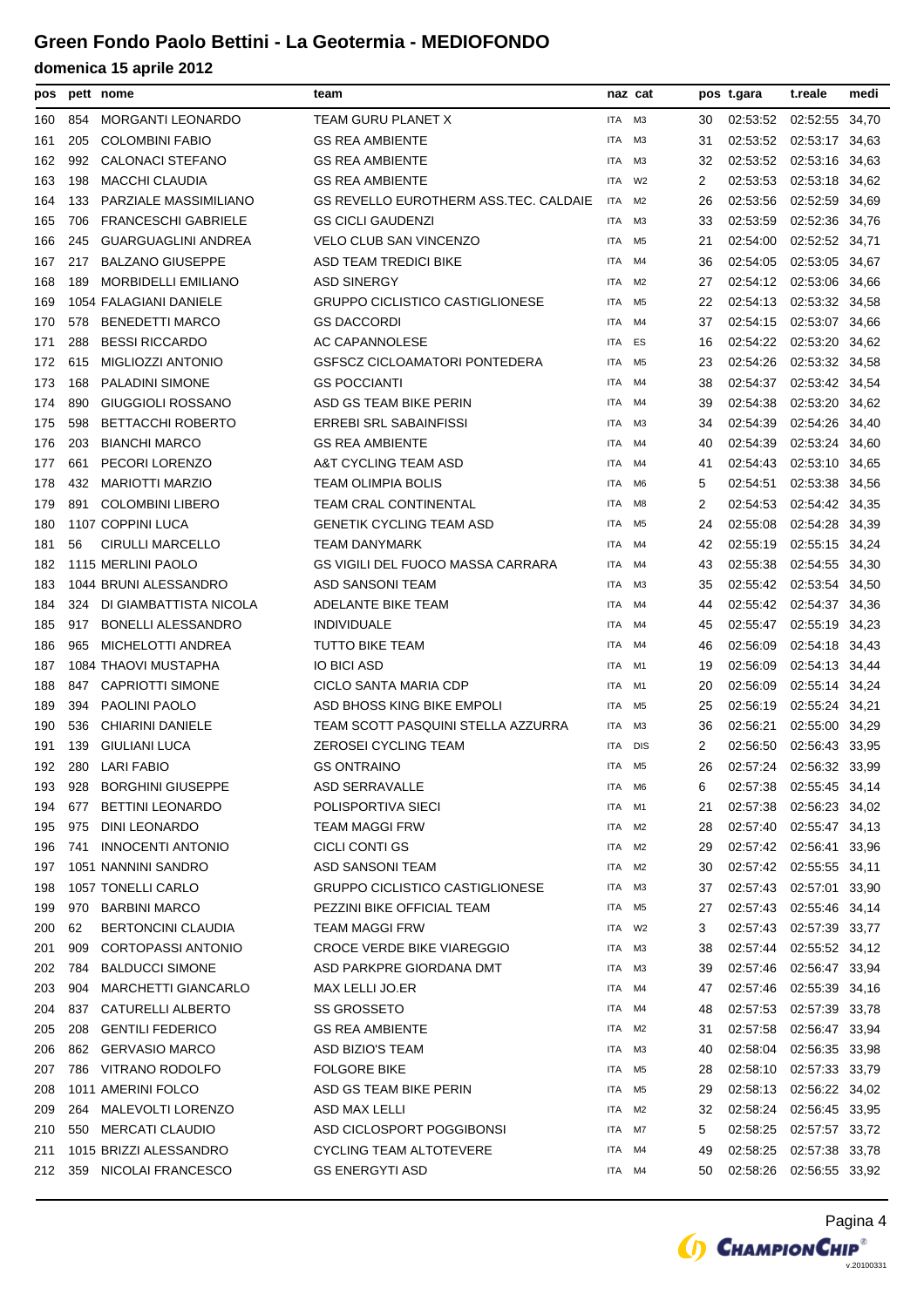| pos |     | pett nome                      | team                               |            | naz cat        |    | pos t.gara              | t.reale                 | medi  |
|-----|-----|--------------------------------|------------------------------------|------------|----------------|----|-------------------------|-------------------------|-------|
| 213 | 149 | LANDI ENDRO BRUNO              | CYCLING TEAM LUCCA                 | ITA        | <b>DIS</b>     | 3  | 02:58:30                | 02:57:46 33,75          |       |
| 214 | 51  | SALMOIRAGHI GIOVANNI           | <b>G.S. CEI PEDALE IMPERIESE</b>   | ITA        | ΜЗ             | 41 | 02:58:34                | 02:58:30 33,62          |       |
| 215 | 55  | <b>MELISTACCIO ENRICO</b>      | <b>G.S. CEI PEDALE IMPERIESE</b>   | ITA        | M4             | 51 | 02:58:34                | 02:58:29 33,62          |       |
| 216 | 152 | LUNARDELLI MASSIMILIANO        | TEAM GURU PLANET X                 | ITA        | M3             | 42 | 02:58:44                | 02:57:33 33,79          |       |
| 217 | 764 | <b>MAMBRINI LUCA</b>           | <b>GFDD ALTOPACK PROMOTECH</b>     | ITA        | M4             | 52 | 02:58:51                | 02:57:53 33,73          |       |
| 218 |     | 1087 BOVANI ALESSANDRO         | TOSCANA DYNAMO PISTOIA ASD         | ITA        | M3             | 43 | 02:58:53                | 02:56:47 33,94          |       |
| 219 | 963 | <b>BUSCHI MASSIMILIANO</b>     | PEDALE MANCIANESE                  | ITA        | M3             | 44 | 02:58:53                | 02:57:00 33,90          |       |
| 220 |     | 542 VAGHEGGI LAURA             | TEAM SCOTT PASQUINI STELLA AZZURRA | ITA        | WS             | 1  | 02:58:53                | 02:58:40 33,58          |       |
| 221 |     | 1038 ROSSI EMILIANO            | D.BIKE 9.999                       | ITA        | MЗ             | 45 | 02:58:54                | 02:56:47 33,94          |       |
| 222 | 986 | <b>MONTEMAGNI CARLO</b>        | QUELLI CHE IL SABATO2006           | ITA        | M5             | 30 | 02:58:58                | 02:56:52 33,92          |       |
| 223 | 196 | LOFFREDO MARIO                 | <b>GS REA AMBIENTE</b>             | ITA        | M4             | 53 | 02:59:10                | 02:57:55 33,72          |       |
| 224 | 895 | LORENZONI LUCA                 | <b>GS ROMOLO E REMO</b>            | ITA        | M4             | 54 | 02:59:14                | 02:58:22                | 33,64 |
| 225 | 494 | PRETOLANI LORENZO              | ASD MALMANTILE CYCLING TEAM        | ITA        | M <sub>3</sub> | 46 | 02:59:16                | 02:58:53 33,54          |       |
| 226 | 236 | TRONNOLONE GIANCARLO           | ASD GS TEAM BIKE PERIN             | ITA        | M2             | 33 | 02:59:20                | 02:58:26 33,63          |       |
| 227 |     | 1109 CONSANI CARLA             | ASD BBMBALDOSTEFAN                 | ITA        | W <sub>2</sub> | 4  | 02:59:22                | 02:58:36 33,59          |       |
| 228 | 503 | <b>MARTINELLI ENRICO</b>       | ASD BBMBALDOSTEFAN                 | ITA        | M7             | 6  | 02:59:26                | 02:58:14 33,67          |       |
| 229 |     | 1023 FABERI LUCA               | <b>TEAM BIKE RACING</b>            | ITA        | M1             | 22 | 02:59:27                | 02:57:28                | 33,81 |
| 230 | 549 | <b>MARIANI GIACOMO</b>         | ASD CICLOSPORT POGGIBONSI          | <b>ITA</b> | M <sub>2</sub> | 34 | 02:59:29                | 02:59:10 33,49          |       |
| 231 | 952 | <b>MASTROMEI RICCARDO</b>      | <b>GS PEDALE PIETRASANTINO</b>     | ITA        | M <sub>2</sub> | 35 | 02:59:46                | 02:57:47 33,75          |       |
| 232 | 416 | <b>PAMPALONI ENRICO</b>        | <b>TEAM MAGGI FRW</b>              | ITA        | M3             | 47 | 02:59:48                | 02:58:05 33.69          |       |
| 233 | 608 | <b>RICCOMI RICCARDO</b>        | GSFSCZ CICLOAMATORI PONTEDERA      | ITA        | M <sub>5</sub> | 31 | 03:00:08                | 02:59:39 33,40          |       |
| 234 | 327 | <b>CHELLI MASSIMO</b>          | ADELANTE BIKE TEAM                 | ITA        | M4             | 55 | 03:00:08                | 02:59:03 33,51          |       |
| 235 | 21  | <b>FALASCONI GIORGIO</b>       | <b>CYCLING TEAM ALTOTEVERE</b>     | ITA        | TM             | 5  |                         | 03:00:12 02:59:25 33,44 |       |
| 236 | 777 | VANNINI ALESSANDRO             | AMATORI SAN GIMIGNANO ASD          | ITA        | M4             | 56 |                         | 03:00:12 02:59:48 33,37 |       |
| 237 | 761 | <b>MARTINUZZI FABRIZIO</b>     | TEAM GALLUZZI ACQUA E SAPONE       | ITA        | M3             | 48 | 03:00:22                | 02:59:01                | 33,52 |
| 238 | 418 | <b>BAZZANI STEFANO</b>         | <b>TEAM BIKE RACING</b>            | ITA        | M4             | 57 | 03:00:23                | 02:58:47 33,56          |       |
| 239 | 887 | <b>MARCHI SIMONE</b>           | AGLIANA CICLISMO USD               | ITA        | MЗ             | 49 | 03:00:25                | 02:59:24 33,45          |       |
| 240 | 465 | ROMEO GIUSEPPE                 | LA TORRE 1949                      | ITA        | M4             | 58 | 03:00:26                | 02:59:24 33,45          |       |
| 241 | 558 | <b>FRAPPI MARCO</b>            | ASD CICLOSPORT POGGIBONSI          | ITA        | M4             | 59 | 03:00:50                | 03:00:20 33,27          |       |
| 242 | 835 | <b>GUBBIOTTI DANIELE</b>       | <b>SS GROSSETO</b>                 | ITA        | M3             | 50 | 03:00:56                | 02:59:37 33,41          |       |
| 243 | 290 | <b>BUTI FURIO</b>              | AC CAPANNOLESE                     | ITA        | M7             | 7  | 03:01:05                | 03:01:02 33,14          |       |
| 244 | 337 | DI TARDO SIMONE                | <b>TEAM CRAL CONTINENTAL</b>       | ITA        | M <sub>5</sub> | 32 | 03:01:15                | 03:00:06 33,32          |       |
| 245 | 523 | <b>GIOVANNETTI MARCO</b>       | POLISPORTIVA CROCE ROSSA LUCCA     | ITA        | M5             | 33 | 03:01:18                | 02:59:59 33,34          |       |
| 246 | 277 | <b>BIANCHI GIACOMO</b>         | <b>GS ONTRAINO</b>                 | ITA        | ΜЗ             | 51 | 03:01:50                | 03:00:51 33,18          |       |
| 247 | 398 | <b>BOCCI DANIELE</b>           | ASD RIDERS TEAM CECINA             | ITA        | M4             | 60 | 03:01:51                | 03:00:56 33,16          |       |
| 248 | 209 | <b>GESA LUCIANO</b>            | <b>GS REA AMBIENTE</b>             | ITA        | M1             | 23 |                         | 03:01:52 03:00:26 33,25 |       |
| 249 | 533 | <b>BONINI MASSIMO</b>          | TEAM SCOTT PASQUINI STELLA AZZURRA | ITA        | M8             | 3  | 03:01:57                | 03:01:21 33,09          |       |
| 250 |     | 814 VILLA ANTONELLO            | <b>GS DACCORDI</b>                 | ITA        | M4             | 61 | 03:02:24 03:01:02 33,14 |                         |       |
| 251 |     | 1116 BISELLI EUGENIO           | GS VIGILI DEL FUOCO MASSA CARRARA  | ITA        | M4             | 62 | 03:02:31                | 03:01:47 33.01          |       |
| 252 | 680 | PELLEGRINI ANDREA              | AC CAPANNOLESE                     | ITA        | ES             | 17 | 03:02:32                | 03:01:34 33,05          |       |
| 253 | 53  | DELLA VOLTA GIOVANNI           | <b>G.S. CEI PEDALE IMPERIESE</b>   | ITA        | M4             | 63 | 03:02:32                | 03:02:30 32,88          |       |
| 254 | 951 | <b>TRAFELI FEDERICO</b>        | <b>VOLTERRA BIKE</b>               | ITA        | M4             | 64 | 03:02:43                | 03:02:21 32,91          |       |
| 255 |     | 1018 GIANNECCHINI NICOLETTA    | <b>INDIVIDUALE</b>                 | ITA        | W1             | 3  | 03:02:50                | 03:02:31 32,87          |       |
| 256 |     | 1017 LORENZINI STEFANO         | ASD SERRAVALLE                     | ITA        | M4             | 65 | 03:02:51                | 03:00:59 33,15          |       |
| 257 | 760 | WIEDENAU PAUL                  | ASD CICLOSPORT POGGIBONSI          | ITA        | M4             | 66 | 03:03:54                | 03:03:23 32,72          |       |
| 258 | 19  | ROVERSELLI SERGIO              | CICLO CLUB 77 GUIDIZZOLO           | ITA        | M5             | 34 | 03:04:09                | 03:03:37 32,68          |       |
| 259 | 464 | <b>TESTAI SIMONE</b>           | individuale                        | ITA        | M2             | 36 | 03:04:13                | 03:03:15 32,74          |       |
| 260 | 985 | <b>FANTONI EDOARDO</b>         | QUELLI CHE IL SABATO2006           | ITA        | M6             | 7  | 03:04:18                | 03:02:11 32,94          |       |
| 261 | 889 | <b>TOPI PIERLUIGI</b>          | ASD GS TEAM BIKE PERIN             | ITA        | M5             | 35 | 03:04:20                | 03:03:26 32,71          |       |
| 262 | 665 | <b>MARIOTTI MASSIMO</b>        | TEAM CINELLI GLASS'NGO             | ITA        | ΜЗ             | 52 | 03:04:21                | 03:03:17 32,74          |       |
| 263 | 373 | NARDINI GIUSEPPE               | <b>GARFAGNANA TEAM CICLI MORI</b>  | ITA        | M8             | 4  | 03:04:23                | 03:04:05 32,60          |       |
| 264 | 321 | <b>FERRONI GIOVANNI</b>        | <b>GYMNIC CENTER TEAM BIKE ASD</b> | ITA        | M5             | 36 | 03:04:27                | 03:03:08 32,76          |       |
| 265 | 146 | <b>MARCONCINI MASSIMILIANO</b> | INTEGRA 04 ASD DISABILI E NON      | ITA        | <b>DIS</b>     | 4  | 03:04:40                | 03:04:02 32,60          |       |
|     |     |                                |                                    |            |                |    |                         |                         |       |

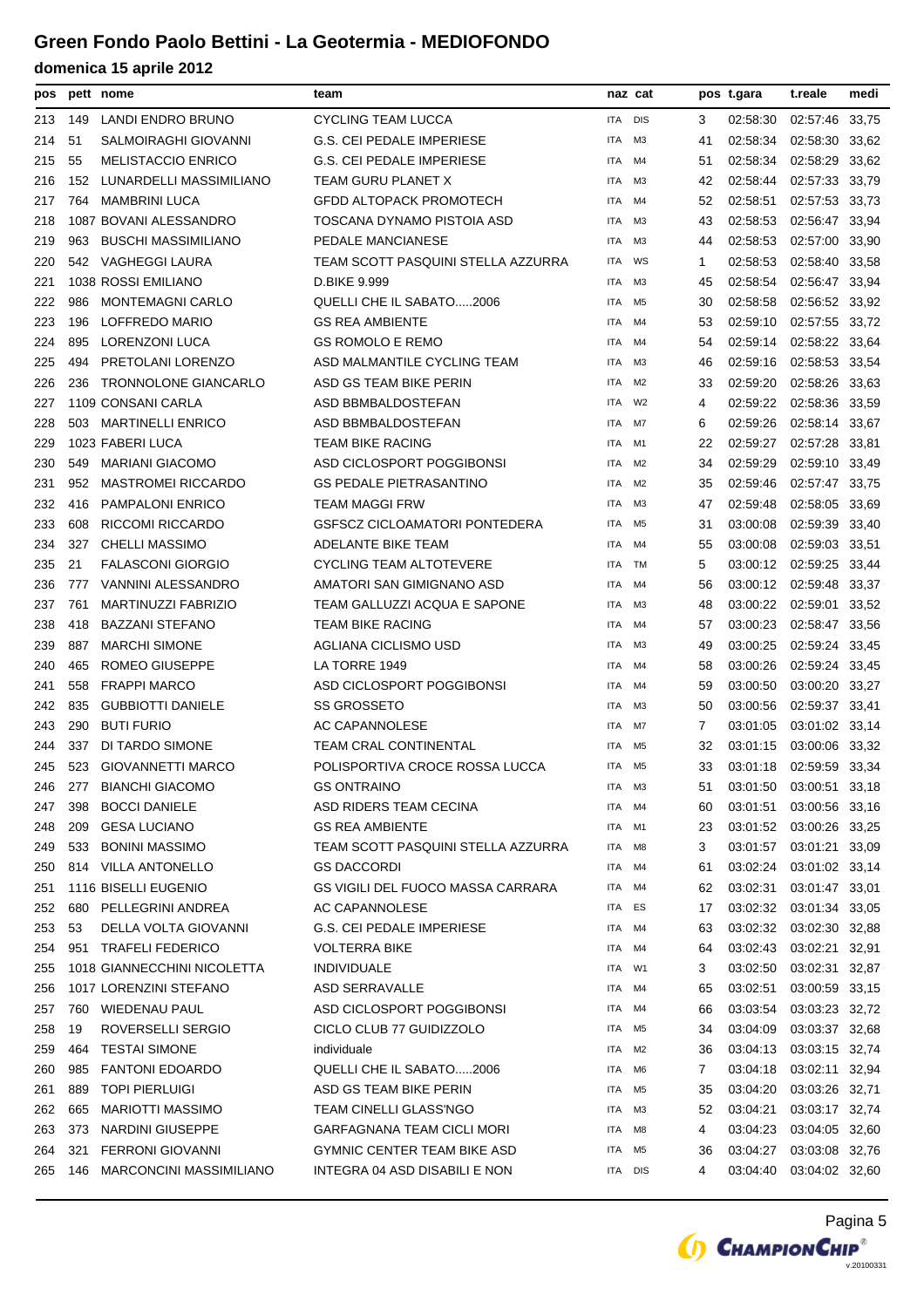| pos |     | pett nome                      | team                                                             |            | naz cat        |    | pos t.gara | t.reale        | medi |
|-----|-----|--------------------------------|------------------------------------------------------------------|------------|----------------|----|------------|----------------|------|
| 266 |     |                                | 1007 MARTINELLI GIOVANNI GIUSEPPE POLISPORTIVA CROCE ROSSA LUCCA | <b>ITA</b> | M6             | 8  | 03:04:43   | 03:02:55 32,80 |      |
| 267 | 907 | <b>CECCONI MASSIMILIANO</b>    | TEAM GURU PLANET X                                               | ITA        | M4             | 67 | 03:05:05   | 03:02:59 32,79 |      |
| 268 | 867 | <b>MARRADI SAMUELE</b>         | GS POGGIO AL VENTO                                               | <b>ITA</b> | ES             | 18 | 03:05:06   | 03:03:57 32,62 |      |
| 269 | 641 | <b>MORA ALBERTO</b>            | <b>GFDD ALTOPACK PROMOTECH</b>                                   | ITA        | M4             | 68 | 03:05:24   | 03:04:27 32,53 |      |
| 270 | 409 | <b>CALEGARI GIOVANNI</b>       | GFDD ALTOPACK PROMOTECH                                          | ITA        | M6             | 9  | 03:05:24   | 03:03:52 32,63 |      |
| 271 | 284 | <b>NACCI SAURO</b>             | <b>GS ONTRAINO</b>                                               | ITA        | M4             | 69 | 03:05:27   | 03:04:29 32,53 |      |
| 272 |     | 1081 BURCHIANTI FABRIZIO       | <b>MTB CLUB CECINA</b>                                           | ITA        | M1             | 24 | 03:05:33   | 03:03:23 32,72 |      |
| 273 | 263 | <b>ISCARO SUSANNA</b>          | <b>CROCE VERDE BIKE VIAREGGIO</b>                                | ITA        | W2             | 5  | 03:05:34   | 03:05:24 32,36 |      |
| 274 | 262 | <b>DONATELLI DONATELLO</b>     | <b>CROCE VERDE BIKE VIAREGGIO</b>                                | <b>ITA</b> | M4             | 70 | 03:05:37   | 03:04:40 32,49 |      |
| 275 | 457 | <b>FEDUCCI STEFANO</b>         | TEAM CHIANTI BIKE                                                | ITA        | M <sub>5</sub> | 37 | 03:05:48   | 03:04:52 32,46 |      |
| 276 | 979 | <b>TOSI CLAUDIA</b>            | ASD GS TEAM BIKE PERIN                                           | ITA        | W <sub>2</sub> | 6  | 03:05:57   | 03:05:43 32,31 |      |
| 277 | 582 | <b>CIUCCI ROBERTO</b>          | <b>GS DACCORDI</b>                                               | ITA        | M4             | 71 | 03:06:00   | 03:04:28 32,53 |      |
| 278 | 199 | RAGONI ROBERTO                 | <b>GS REA AMBIENTE</b>                                           | ITA        | M7             | 8  | 03:06:16   | 03:05:00 32,43 |      |
| 279 | 535 | <b>CANTALONI MAURO</b>         | TEAM SCOTT PASQUINI STELLA AZZURRA                               | ITA        | M4             | 72 | 03:06:50   | 03:05:27 32,36 |      |
| 280 | 919 | <b>FRANCIOSI GIUSEPPE</b>      | ASD CICLISMO PONTINIA                                            | ITA        | M8             | 5  | 03:06:58   | 03:05:08 32,41 |      |
| 281 | 918 | <b>NAPOLI FRANCO</b>           | <b>ASD CICLISMO PONTINIA</b>                                     | ITA        | M4             | 73 | 03:06:58   | 03:05:09 32,41 |      |
| 282 | 728 | RICCI CLAUDIO                  | <b>GS CICLI GAUDENZI</b>                                         | ITA        | M4             | 74 | 03:07:13   | 03:05:50 32,29 |      |
| 283 |     | 1063 CAVALLINI ALESSIO         | <b>GS PASSUELLO</b>                                              | ITA        | M <sub>3</sub> | 53 | 03:07:38   | 03:05:29 32,35 |      |
| 284 | 538 | <b>LEPRI PAOLO</b>             | TEAM SCOTT PASQUINI STELLA AZZURRA                               | ITA        | M <sub>3</sub> | 54 | 03:07:49   | 03:06:27 32,18 |      |
| 285 | 916 | FIORAMONTI PATRIZIO            | <b>GS MB LAZIO</b>                                               | ITA        | M6             | 10 | 03:07:53   | 03:05:53 32,28 |      |
| 286 | 511 | LEMMI MAURIZIO                 | GFDD ALTOPACK PROMOTECH                                          | <b>ITA</b> | M <sub>5</sub> | 38 | 03:07:57   | 03:06:56 32,10 |      |
| 287 | 787 | <b>BURGIO ALFONSO</b>          | <b>FOLGORE BIKE</b>                                              | ITA        | M <sub>5</sub> | 39 | 03:08:00   | 03:07:23 32,02 |      |
| 288 |     | 1089 MARZOLLA MARCO            | <b>CICLI BRANDI</b>                                              | ITA        | M1             | 25 | 03:08:01   | 03:06:10 32,23 |      |
| 289 | 254 | <b>MUZZI PABLO</b>             | TEAM GALLUZZI ACQUA E SAPONE                                     | ITA        | M <sub>2</sub> | 37 | 03:08:06   | 03:06:44 32,13 |      |
| 290 | 779 | DA VELA FRANCO                 | AMATORI SAN GIMIGNANO ASD                                        | ITA        | M4             | 75 | 03:08:21   | 03:06:44 32,13 |      |
| 291 | 155 | <b>BOSCO DAVIDE</b>            | TEAM CINELLI GLASS'NGO                                           | ITA        | M2             | 38 | 03:08:28   | 03:07:23 32,02 |      |
| 292 | 276 | <b>CATTANI SILVIA</b>          | <b>GS ONTRAINO</b>                                               | <b>ITA</b> | W1             | 4  | 03:08:33   | 03:08:22 31,85 |      |
| 293 | 740 | <b>ANDREINI FABIO</b>          | PEZZINI BIKE OFFICIAL TEAM                                       | ITA        | M3             | 55 | 03:08:33   | 03:07:33 31,99 |      |
| 294 | 417 | DA VELA CARLO                  | <b>TEAM BIKE RACING</b>                                          | ITA        | M4             | 76 | 03:08:57   | 03:07:21 32.03 |      |
| 295 | 984 | <b>CERAGIOLI FRANCESCO</b>     | <b>QUELLI CHE IL SABATO2006</b>                                  | ITA        | M4             | 77 | 03:08:59   | 03:06:52 32,11 |      |
| 296 | 795 | <b>MOSCHINI MORENO</b>         | ASD MAX LELLI                                                    | ITA        | M8             | 6  | 03:09:01   | 03:08:03 31.91 |      |
| 297 |     | 1111 FANTONI SIMONE            | ASD CICLI TADDEI                                                 | ITA        | M <sub>3</sub> | 56 | 03:09:16   | 03:07:22 32,02 |      |
| 298 |     | 292 CECCONI PAOLO              | <b>AC CAPANNOLESE</b>                                            | <b>ITA</b> | M4             | 78 | 03:09:20   | 03:08:18 31,87 |      |
| 299 |     | 1033 ANCILOTTI MARCO           | <b>GRIP CASTELFIORENTINO</b>                                     | ITA M2     |                | 39 | 03:09:33   | 03:07:29 32,00 |      |
| 300 |     | 220 LARI EMANUELE              | TEAM FREEDOM BIKE CICLI TARDUCCI                                 | ITA        | M4             | 79 | 03:09:38   | 03:08:04 31,90 |      |
| 301 |     | 1025 NERUCCI MARCO             | ASD GS TEAM BIKE PERIN                                           | ITA        | M4             | 80 | 03:09:38   | 03:07:29 32,00 |      |
| 302 |     | 973 LENTINI CAMPALLEGIO FABIO  | ASD GS TEAM BIKE PERIN                                           | ITA        | M <sub>2</sub> | 40 | 03:09:38   | 03:07:30 32,00 |      |
| 303 | 648 | <b>VENTURINI RICCARDO</b>      | A&T CYCLING TEAM ASD                                             | ITA        | M4             | 81 | 03:10:00   | 03:09:31 31,66 |      |
| 304 | 299 | STEFANELLI MAURIZIO            | AC CAPANNOLESE                                                   | ITA        | M5             | 40 | 03:10:01   | 03:08:59 31,75 |      |
| 305 | 298 | <b>RIBECHINI STEFANO</b>       | AC CAPANNOLESE                                                   | ITA        | ΜЗ             | 57 | 03:10:02   | 03:09:02 31,74 |      |
| 306 |     | 1006 MASSAGLI GIULIANO         | POLISPORTIVA CROCE ROSSA LUCCA                                   | ITA        | M5             | 41 | 03:10:03   | 03:08:18 31,86 |      |
| 307 | 961 | <b>BANDIERA STEFANO</b>        | PEDALE MANCIANESE                                                | ITA        | MЗ             | 58 | 03:10:09   | 03:08:13 31,88 |      |
| 308 | 341 | <b>MACONI ROBERTO</b>          | <b>TEAM CRAL CONTINENTAL</b>                                     | ITA        | M5             | 42 | 03:10:14   | 03:09:05 31,73 |      |
| 309 | 664 | <b>MARIOTTI MARCO</b>          | TEAM CINELLI GLASS'NGO                                           | ITA        | ΜЗ             | 59 | 03:10:27   | 03:09:24 31,68 |      |
| 310 | 989 | <b>MATTEINI MASSIMO</b>        | AGLIANA CICLISMO USD                                             | ITA        | M2             | 41 | 03:10:30   | 03:08:19 31,86 |      |
| 311 | 949 | <b>BIANCHINI MARTIN FRANCO</b> | <b>GS PEDALE PIETRASANTINO</b>                                   | ITA        | M4             | 82 | 03:10:39   | 03:08:41 31,80 |      |
| 312 | 333 | <b>MASONI ALESSIO</b>          | ASD CICLISTICA AMICI IN BICI                                     | ITA        | ΜЗ             | 60 | 03:10:40   | 03:08:24 31,85 |      |
| 313 | 570 | PISANELLI RICCARDO             | <b>GS VIGILI DEL FUOCO MASSA CARRARA</b>                         | ITA        | M6             | 11 | 03:10:42   | 03:08:55 31,76 |      |
| 314 | 364 | <b>SCIULLO ALESSANDRO</b>      | <b>GS ENERGYTI ASD</b>                                           | ITA        | M3             | 61 | 03:10:51   | 03:09:21 31,69 |      |
| 315 | 246 | <b>MARTELLI MAURIZIO</b>       | <b>VELO CLUB SAN VINCENZO</b>                                    | ITA        | M5             | 43 | 03:10:53   | 03:09:42 31,63 |      |
| 316 | 61  | LANDUCCI MAURIZIA              | POLISPORTIVA CROCE ROSSA LUCCA                                   | ITA        | W1             | 5  | 03:11:00   | 03:09:14 31,71 |      |
| 317 | 995 | LUCARELLI FRANCO               | GS A.R.C.I. PERIGNANO                                            | ITA        | M4             | 83 | 03:11:00   | 03:09:40 31,64 |      |
| 318 |     | 1021 CERASA MICHELE            | POLISPORTIVA CROCE ROSSA LUCCA                                   | ITA M2     |                | 42 | 03:11:01   | 03:09:15 31,71 |      |
|     |     |                                |                                                                  |            |                |    |            |                |      |

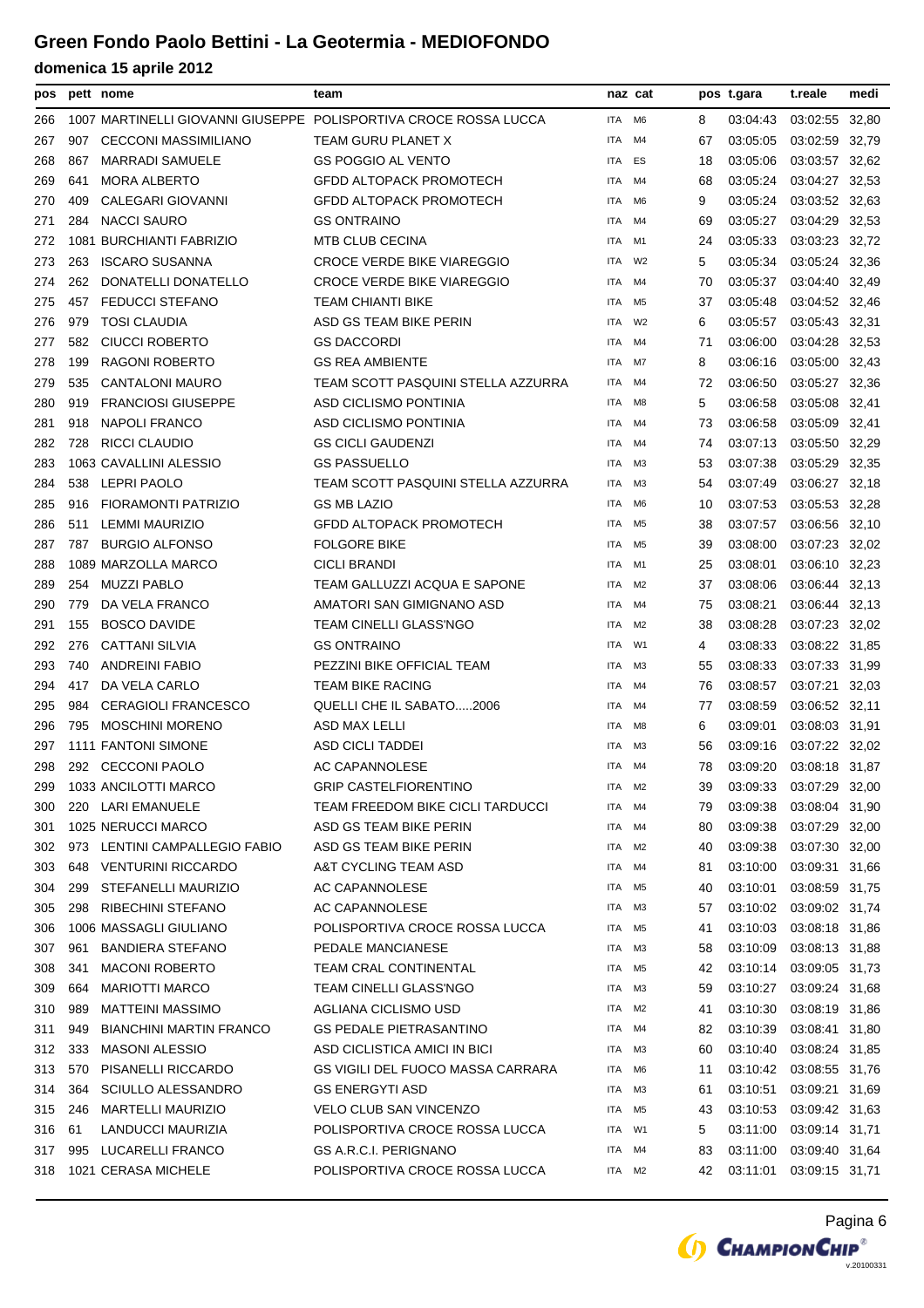| pos |     | pett nome                 | team                                 |            | naz cat        |    | pos t.gara | t.reale                 | medi  |
|-----|-----|---------------------------|--------------------------------------|------------|----------------|----|------------|-------------------------|-------|
| 319 | 899 | <b>BELLUMORI ALFIO</b>    | PEDALE CAPALBIESE                    | ITA I      | M7             | 9  | 03:11:19   | 03:10:00 31,58          |       |
| 320 | 249 | DELL'UNTO CLAUDIO         | <b>GS CICLO CLUB PONSACCO</b>        | <b>ITA</b> | M6             | 12 | 03:11:21   | 03:09:56 31,59          |       |
| 321 | 428 | <b>FRANCHINI STEFANO</b>  | ASD CICLISTICA AMICI IN BICI         | ITA        | M4             | 84 | 03:11:23   | 03:09:13 31,71          |       |
| 322 | 871 | <b>SONNATI MARCELLO</b>   | CICLO SANTA MARIA CDP                | <b>ITA</b> | ΜЗ             | 62 | 03:11:29   | 03:10:31 31,49          |       |
| 323 | 182 | <b>BENDOLINI LELIO</b>    | TEAM BIKE SEISYSTEM A.S.D.           | ITA        | M8             | 7  | 03:11:31   | 03:10:03 31,57          |       |
| 324 | 613 | <b>MARONGIU STEFANO</b>   | <b>GSFSCZ CICLOAMATORI PONTEDERA</b> | ITA        | M1             | 26 | 03:11:40   | 03:10:26 31,51          |       |
| 325 | 151 | <b>BIAGINI GIACOMO</b>    | ASD BBMBALDOSTEFAN                   | <b>ITA</b> | MЗ             | 63 | 03:11:48   | 03:11:40 31,30          |       |
| 326 |     | 1009 MANGINO LEONARDO     | <b>CICLI BRANDI</b>                  | ITA        | M1             | 27 | 03:11:57   | 03:10:03 31,57          |       |
| 327 |     | 1027 DEL MONTE CLAUDIO    | SANFREDIANESE                        | <b>ITA</b> | M4             | 85 | 03:12:10   | 03:09:59 31,58          |       |
| 328 | 143 | <b>MARCONCINI SILVANO</b> | <b>GS DACCORDI</b>                   | <b>ITA</b> | <b>DIS</b>     | 5  | 03:12:21   | 03:11:43 31,30          |       |
| 329 |     | 1114 VAGNOLI SIRIO        | ADELANTE BIKE TEAM                   | ITA        | M8             | 8  | 03:12:46   | 03:10:44 31,46          |       |
| 330 | 811 | <b>MAZZA STEFANO</b>      | ASD CICLOSPORT POGGIBONSI            | ITA        | M5             | 44 | 03:12:55   | 03:11:02 31,41          |       |
| 331 | 439 | <b>FANTACCI DANIELE</b>   | UNIONE POLISPORTIVA TAVARNELLE       | <b>ITA</b> | ΜЗ             | 64 | 03:13:08   | 03:11:47 31,29          |       |
| 332 |     | 1090 NERI PIETRO          | ASD AREZZO NUOTO                     | ITA        | MЗ             | 65 | 03:13:15   | 03:11:14 31,38          |       |
| 333 | 711 | INNOCENTI ALESSANDRO      | <b>GS CICLI GAUDENZI</b>             | ITA        | M4             | 86 | 03:13:15   | 03:11:45 31,29          |       |
| 334 | 207 | <b>FERI ALESSANDRO</b>    | <b>GS REA AMBIENTE</b>               | ITA        | M4             | 87 | 03:13:25   | 03:12:23 31,19          |       |
| 335 | 338 | <b>FEDI MASSIMO</b>       | <b>TEAM CRAL CONTINENTAL</b>         | ITA        | M5             | 45 | 03:13:34   | 03:12:27 31,18          |       |
| 336 | 340 | LABRUZZO MAURIZIO         | <b>TEAM CRAL CONTINENTAL</b>         | ITA        | M7             | 10 | 03:13:34   | 03:13:15 31,05          |       |
| 337 | 816 | <b>DOSIO ROBERTO</b>      | <b>CICLI PUCCINELLI</b>              | <b>ITA</b> | MЗ             | 66 | 03:13:46   | 03:13:07 31,07          |       |
| 338 |     | 1008 POSINI MANUEL        | <b>CICLI BRANDI</b>                  | <b>ITA</b> | ES             | 19 | 03:13:48   | 03:11:56 31,26          |       |
| 339 |     | 1032 BICA PIETRO          | <b>GRIP CASTELFIORENTINO</b>         | <b>ITA</b> | M <sub>2</sub> | 43 | 03:13:49   | 03:11:43 31,30          |       |
| 340 | 513 | <b>GARFAGNOLI DANIELE</b> | POLISPORTIVA CROCE ROSSA LUCCA       | <b>ITA</b> | M5             | 46 | 03:13:58   | 03:12:10 31,22          |       |
| 341 | 937 | CUCINOTTA ALESSANDRO      | ASD CICLI TADDEI                     | ITA        | ΜЗ             | 67 | 03:14:06   | 03:12:12 31,22          |       |
| 342 | 52  | DELLA VOLTA DANIELE       | <b>G.S. CEI PEDALE IMPERIESE</b>     | <b>ITA</b> | M4             | 88 | 03:14:33   | 03:14:29 30,85          |       |
| 343 | 988 | <b>PAOLIERI FLAUSE</b>    | <b>GS CICLO CLUB PONSACCO</b>        | <b>ITA</b> | M <sub>6</sub> | 13 | 03:14:53   | 03:13:26 31,02          |       |
| 344 | 214 | <b>TORRACCHI GENNARO</b>  | C.A. MONTEMURLO                      | ITA        | M <sub>5</sub> | 47 | 03:14:56   | 03:14:23 30,87          |       |
| 345 | 500 | <b>RISTORI MARIO</b>      | ASD MALMANTILE CYCLING TEAM          | ITA        | M7             | 11 | 03:14:58   | 03:13:33 31,00          |       |
| 346 | 248 | DELL'UNTO MASSIMILIANO    | GS CICLO CLUB PONSACCO               | <b>ITA</b> | M1             | 28 | 03:14:59   | 03:13:37 30,99          |       |
| 347 | 49  | <b>BOGGIA STEFANO</b>     | <b>GS DACCORDI</b>                   | ITA        | TM             | 6  | 03:15:09   | 03:14:24 30,87          |       |
| 348 | 169 | PACISCOPI ROSA MARCO      | <b>GS POCCIANTI</b>                  | ITA        | M5             | 48 | 03:15:10   | 03:13:56 30,94          |       |
| 349 | 164 | POCCIANTI SILVIO          | <b>GS POCCIANTI</b>                  | <b>ITA</b> | M5             | 49 | 03:15:10   | 03:13:57 30,94          |       |
| 350 | 451 | <b>MONTI ALESSANDRO</b>   | ASD TEAM INVERCOLOR                  | ITA        | M4             | 89 | 03:15:13   | 03:15:01                | 30,77 |
| 351 |     | 783 PERINI ROBERTO        | ASD CICLI TADDEI                     | <b>ITA</b> | M4             | 90 |            | 03:15:57 03:14:58 30,78 |       |
| 352 |     | 914 FUSI PAOLO            | TEAM BIKE RACING                     | ITA        | ΜЗ             | 68 |            | 03:16:43 03:15:04 30,76 |       |
| 353 |     | 1019 BIANCHI MARCO        | CICLI CONTI GS                       | ITA        | M4             | 91 |            | 03:17:22 03:15:09 30,75 |       |
| 354 | 947 | PELLEGRINI DANILO         | <b>IO BICI ASD</b>                   | ITA        | M4             | 92 | 03:17:49   | 03:15:34 30,68          |       |
| 355 | 490 | <b>FERRARI LEONARDO</b>   | ASD MALMANTILE CYCLING TEAM          | ITA        | MЗ             | 69 |            | 03:18:02 03:16:37 30.52 |       |
| 356 | 778 | VIGNOZZI MARCO            | AMATORI SAN GIMIGNANO ASD            | ITA        | M4             | 93 | 03:18:03   | 03:17:21 30,40          |       |
| 357 | 954 | <b>SACCO FRANCESCO</b>    | C.A. MONTEMURLO                      | ITA        | M4             | 94 | 03:18:29   | 03:16:13 30,58          |       |
| 358 | 545 | <b>GORI GIANCARLO</b>     | ASD CICLOSPORT POGGIBONSI            | ITA        | M <sub>5</sub> | 50 |            | 03:18:47 03:17:37 30,36 |       |
| 359 | 281 | <b>MARIANI PAOLO</b>      | <b>GS ONTRAINO</b>                   | ITA        | M8             | 9  | 03:18:53   | 03:17:58 30.31          |       |
| 360 | 544 | <b>GORI MAURIZIO</b>      | ASD CICLOSPORT POGGIBONSI            | ITA        | M2             | 44 | 03:18:56   | 03:17:44 30,34          |       |
| 361 | 410 | RIZZI EDOARDO             | <b>GFDD ALTOPACK PROMOTECH</b>       | ITA        | M6             | 14 | 03:18:59   | 03:17:28 30,39          |       |
| 362 | 396 | NENCINI ROMANO            | <b>GS POCCIANTI</b>                  | ITA        | M8             | 10 | 03:19:00   | 03:18:53 30,17          |       |
| 363 | 537 | <b>GROTTI STEFANO</b>     | TEAM SCOTT PASQUINI STELLA AZZURRA   | ITA        | M4             | 95 | 03:19:01   | 03:17:38 30,36          |       |
| 364 |     | 1072 CASTALDI LUCA        | UISP LIVORNO                         | ITA        | M4             | 96 | 03:19:18   | 03:17:03 30,45          |       |
| 365 |     | 948 NICOTRA NUNZIO ANDREA | ASD FORNACETTE TEAM BIKE             | ITA        | M <sub>2</sub> | 45 |            | 03:19:32 03:17:37 30,36 |       |
| 366 |     | 1000 CANNONI SALVATORE    | VELO CLUB S.MARIA DEGLI ANGELI C.    | ITA        | M5             | 51 | 03:19:50   | 03:17:54 30,32          |       |
| 367 |     | 960 SALVATI GIANNI        | PEDALE MANCIANESE                    | ITA        | M4             | 97 | 03:19:58   | 03:17:54 30,32          |       |
| 368 |     | 1064 PINI DANILO          | CICLISTICA MONTEFIRIDOLFI            | ITA        | M6             | 15 | 03:20:00   | 03:17:40 30,35          |       |
| 369 | 941 | <b>SPARACO MARCO</b>      | <b>GS LUCA PINARELLO</b>             | ITA        | M4             | 98 | 03:20:01   | 03:17:54 30,32          |       |
| 370 | 345 | <b>NASSI GRAZIANO</b>     | <b>TEAM CRAL CONTINENTAL</b>         | ITA        | M6             | 16 | 03:20:26   | 03:19:18 30,11          |       |
| 371 | 58  | NARDINI SILVIO            | <b>FOLGORE BIKE</b>                  | ITA        | M2             | 46 | 03:20:31   | 03:20:05 29,99          |       |
|     |     |                           |                                      |            |                |    |            |                         |       |

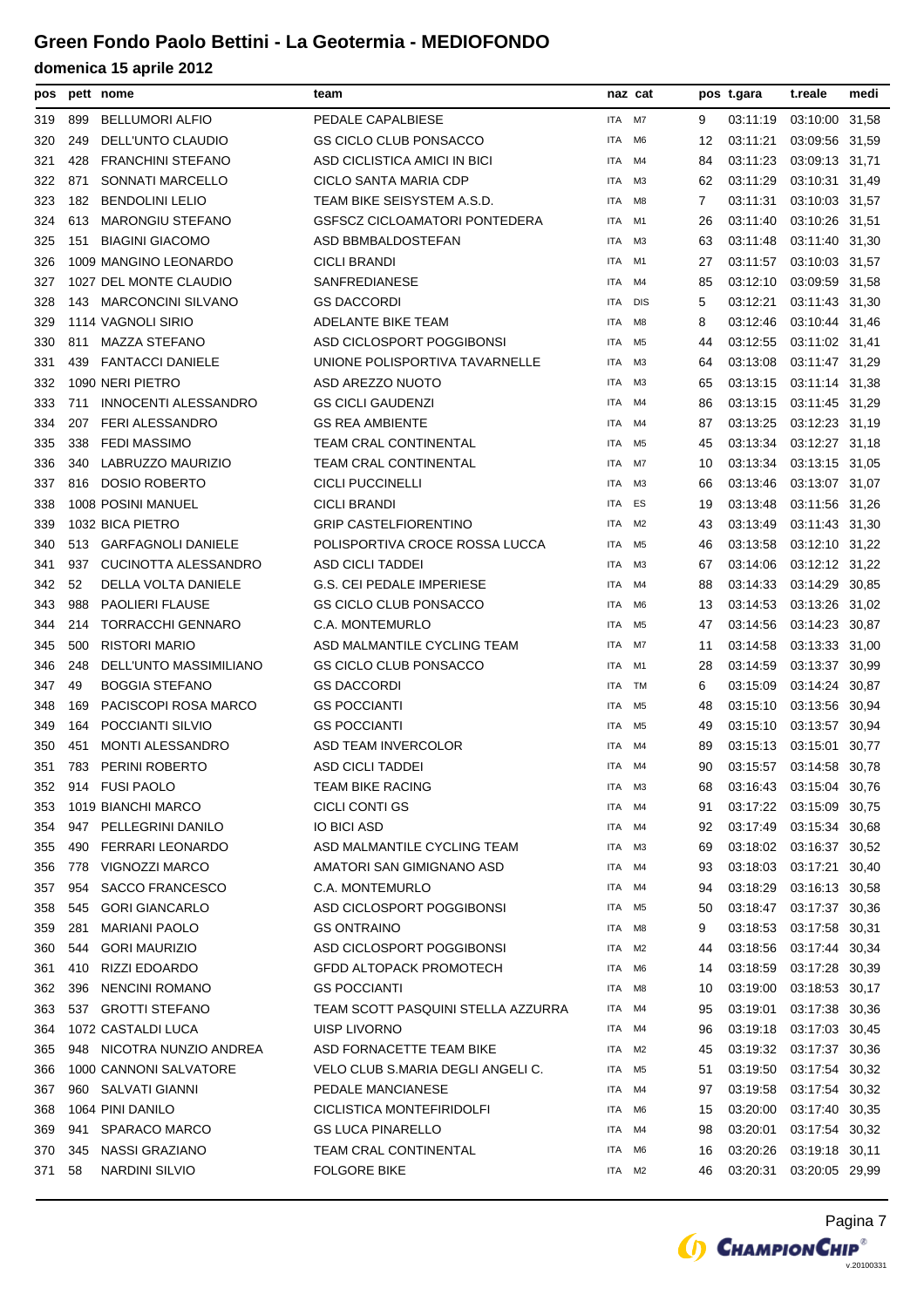| pos |     | pett nome                 | team                                   |            | naz cat        |     | pos t.gara              | t.reale        | medi  |
|-----|-----|---------------------------|----------------------------------------|------------|----------------|-----|-------------------------|----------------|-------|
| 372 | 912 | <b>MONTAGNI PAOLO</b>     | <b>ATOMICA TRIATHLON</b>               | ITA        | M4             | 99  | 03:20:34                | 03:18:29       | 30,23 |
| 373 | 591 | <b>SPADONI DANIELE</b>    | <b>GS DACCORDI</b>                     | ITA        | M <sub>3</sub> | 70  | 03:20:53                | 03:19:19 30,10 |       |
| 374 | 188 | <b>GALLETTI PIERLUIGI</b> | <b>ASD SINERGY</b>                     | ITA        | M1             | 29  | 03:21:02 03:19:54       |                | 30,02 |
| 375 | 372 | <b>BELLUCCI MASSIMO</b>   | <b>BHOSS KING BIKE</b>                 | ITA        | M2             | 47  | 03:21:03                | 03:20:09 29,98 |       |
| 376 | 532 | <b>BENCI BRUNA</b>        | TEAM SCOTT PASQUINI STELLA AZZURRA     | ITA        | W <sub>2</sub> | 7   | 03:21:05                | 03:20:54 29,87 |       |
| 377 | 446 | <b>BUTTERI LUIGI</b>      | LA QUERCE                              | ITA        | M7             | 12  | 03:21:51                | 03:20:15       | 29,96 |
| 378 | 969 | <b>PASCI MARIO</b>        | <b>GS PEDALE PIETRASANTINO</b>         | ITA        | M <sub>6</sub> | 17  | 03:21:52                | 03:19:58       | 30,01 |
| 379 |     | 1002 SERMATTEI ANTONIO    | EUROVELO 2001                          | ITA        | M <sub>5</sub> | 52  | 03:21:52                | 03:19:56       | 30,01 |
| 380 | 959 | <b>SALVATI GIORGIO</b>    | PEDALE MANCIANESE                      | ITA        | M6             | 18  | 03:21:56                | 03:19:54       | 30,02 |
| 381 | 434 | PICARDI SABINO            | <b>TEAM OLIMPIA BOLIS</b>              | ITA        | MЗ             | 71  | 03:22:26                | 03:21:14 29,82 |       |
| 382 | 57  | <b>LOMBARDI GIUSEPPE</b>  | G.S. CEI PEDALE IMPERIESE              | ITA        | M7             | 13  | 03:22:27                | 03:22:25 29,64 |       |
| 383 |     | 1030 BARONI SIMONE        | <b>GS POCCIANTI</b>                    | ITA        | M3             | 72  | 03:22:52                | 03:21:00       | 29,85 |
| 384 | 436 | <b>MORI ALESSANDRO</b>    | UNIONE POLISPORTIVA TAVARNELLE         | ITA        | M <sub>6</sub> | 19  | 03:23:03                | 03:21:44       | 29,74 |
| 385 |     | 1103 ZUCCHELLI FABIO      | ASD RIDERS TEAM CECINA                 | ITA        | M1             | 30  | 03:23:12                | 03:21:04       | 29,84 |
| 386 | 193 | <b>GIOVANI FEDERICO</b>   | <b>GS REA AMBIENTE</b>                 | ITA        | M <sub>2</sub> | 48  | 03:23:29                | 03:22:54       | 29,57 |
| 387 | 197 | <b>LORENZINI NEVIO</b>    | <b>GS REA AMBIENTE</b>                 | ITA        | M <sub>5</sub> | 53  | 03:23:29                | 03:22:17 29,66 |       |
| 388 | 210 | <b>GIANNETTI FEDERICO</b> | <b>GS REA AMBIENTE</b>                 | ITA        | MЗ             | 73  | 03:23:29                | 03:22:05 29,69 |       |
| 389 | 202 | <b>BELLINI FABRIZIO</b>   | <b>GS REA AMBIENTE</b>                 | ITA        | M <sub>5</sub> | 54  | 03:23:29                | 03:22:07       | 29,69 |
| 390 | 195 | <b>ISOLANI MICHELE</b>    | <b>GS REA AMBIENTE</b>                 | ITA        | M3             | 74  | 03:23:29                | 03:22:03       | 29,70 |
| 391 | 931 | <b>MODESTI REX</b>        | <b>GS REA AMBIENTE</b>                 | ITA        | M <sub>3</sub> | 75  | 03:23:29                | 03:21:24       | 29,79 |
| 392 | 206 | DE RIVA MAURO             | <b>GS REA AMBIENTE</b>                 | ITA        | M <sub>5</sub> | 55  | 03:23:29                | 03:22:03       | 29,70 |
| 393 |     | 1036 MARTOLINI LUCA       | <b>GRIP CASTELFIORENTINO</b>           | ITA        | M4             | 100 | 03:23:38                | 03:21:19 29,81 |       |
| 394 |     | 1020 GLORIOSO WALTER      | TEAM HOPPLA'                           | ITA        | ES             | 20  | 03:23:42                | 03:21:33 29,77 |       |
| 395 | 589 | <b>MAZZANTINI SIMONE</b>  | <b>GS DACCORDI</b>                     | ITA        | M2             | 49  | 03:24:16                | 03:22:48       | 29,59 |
| 396 | 756 | D'AMELIO VALENTINA        | ASD SPORTING CLUB                      | ITA        | W1             | 6   | 03:24:50                | 03:24:42 29,31 |       |
| 397 | 332 | RIGATTI LUCA              | ADELANTE BIKE TEAM                     | ITA        | M <sub>2</sub> | 50  | 03:24:51                | 03:23:49 29,44 |       |
| 398 | 435 | <b>CINI MAURO</b>         | UNIONE POLISPORTIVA TAVARNELLE         | ITA        | M6             | 20  | 03:24:52                | 03:23:36 29,47 |       |
| 399 | 922 | SPANGHERO LUCIANO         | ASD TEAM ISONZO                        | ITA        | M6             | 21  | 03:24:56                | 03:22:51 29,58 |       |
| 400 | 404 | NENCIONI MAURIZIO         | ASD R.F. SPORT                         | ITA        | M4             | 101 | 03:24:58                | 03:24:02 29,41 |       |
| 401 | 940 | LI PUMA CALOGERO          | <b>TEAM HOPPLA'</b>                    | ITA        | M5             | 56  | 03:24:58                | 03:22:47       | 29,59 |
| 402 | 541 | SOTTILE EMANUELE          | TEAM SCOTT PASQUINI STELLA AZZURRA     | ITA        | M <sub>5</sub> | 57  | 03:25:08                | 03:23:45       | 29,45 |
| 403 | 946 | <b>GORI MARCO</b>         | <b>IO BICI ASD</b>                     | ITA        | ES             | 21  | 03:25:13                | 03:22:59       | 29,56 |
| 404 |     | 1056 SCLAFANI GIOVANNA    | <b>GRUPPO CICLISTICO CASTIGLIONESE</b> | ITA        | W1             | 7   | 03:25:50                | 03:25:48 29,15 |       |
| 405 |     | 1053 VALDRIGHI ROBY       | GRUPPO CICLISTICO CASTIGLIONESE        | ITA        | M4             |     | 102 03:25:50            | 03:23:56 29,42 |       |
| 406 |     | 531 BARELLI DOMENICO      | TEAM SCOTT PASQUINI STELLA AZZURRA     | ITA        | M8             | 11  | 03:25:51                | 03:24:21 29,36 |       |
| 407 |     | 1100 CROCIANI SIMONE      | <b>GRIP CASTELFIORENTINO</b>           | ITA        | M1             | 31  | 03:26:39                | 03:24:35 29,33 |       |
| 408 |     | 184 TARDUCCI GIAMPAOLO    | TEAM BIKE SEISYSTEM A.S.D.             | ITA        | M8             | 12  | 03:27:25                | 03:25:56 29,14 |       |
| 409 |     | 1093 DELLA LUCIA GIOVANNI | ASD CAPOLIVERI BIKE PARK               | ITA        | M3             | 76  | 03:27:38                | 03:25:41 29,17 |       |
| 410 | 480 | <b>MARTELLI MAURO</b>     | <b>MTB CLUB CECINA</b>                 | ITA        | M8             | 13  | 03:27:42 03:26:39 29,03 |                |       |
| 411 |     | 1099 GUIDI DAVID          | ASD CICLISTICA AMICI IN BICI           | ITA        | ΜЗ             | 77  | 03:27:57                | 03:25:42 29,17 |       |
| 412 |     | 526 CRISTOFANI FABRIZIO   | POLISPORTIVA CROCE ROSSA LUCCA         | ITA        | M4             |     | 103 03:28:24            | 03:26:39 29,04 |       |
| 413 | 932 | <b>VITARELLI MARCO</b>    | POLISPORTIVA CROCE ROSSA LUCCA         | ITA        | M5             | 58  | 03:28:24                | 03:26:39 29,04 |       |
| 414 |     | 522 RAMACCIOTTI ENRICO    | POLISPORTIVA CROCE ROSSA LUCCA         | ITA        | M4             | 104 | 03:28:24                | 03:26:39 29,04 |       |
| 415 | 524 | <b>CINI GIACOMO</b>       | POLISPORTIVA CROCE ROSSA LUCCA         | ITA        | M1             | 32  | 03:28:24                | 03:26:39 29,04 |       |
| 416 | 525 | <b>CINI ROBERTO</b>       | POLISPORTIVA CROCE ROSSA LUCCA         | ITA        | M6             | 22  | 03:28:24                | 03:26:37 29,04 |       |
| 417 | 885 | <b>PUGLIESE MICHELE</b>   | ASD PARKPRE GIORDANA DMT               | ITA        | M2             | 51  | 03:28:35                | 03:26:59 28,99 |       |
| 418 | 990 | <b>FOSSETTI MARCO</b>     | <b>VELO CLUB PONTEDERA</b>             | ITA        | M3             | 78  | 03:28:35                | 03:26:24 29,07 |       |
| 419 | 991 | PESCIOLI FABIO            | <b>VELO CLUB PONTEDERA</b>             | ITA        | M5             | 59  | 03:28:35                | 03:26:24 29,07 |       |
| 420 | 69  | CALLONI PAOLO             | <b>BHOSS KING BIKE</b>                 | <b>ITA</b> | M6             | 23  | 03:28:35                | 03:27:52 28,87 |       |
| 421 | 233 | <b>FRANCHINI MASSIMO</b>  | ASD GS TEAM BIKE PERIN                 | ITA        | M3             | 79  | 03:28:46                | 03:27:53 28,86 |       |
| 422 | 411 | <b>PAVESI ROMANO</b>      | <b>GFDD ALTOPACK PROMOTECH</b>         | ITA        | M6             | 24  | 03:28:55                | 03:27:25 28,93 |       |
| 423 |     | 1118 RAPPELLI GIANNI      | GS VIGILI DEL FUOCO MASSA CARRARA      | ITA        | M2             | 52  | 03:29:28                | 03:28:41 28,75 |       |
| 424 |     | 444 CAROVANI LISANDRO     | LA QUERCE                              | ITA        | M8             | 14  | 03:29:48                | 03:28:12 28,82 |       |

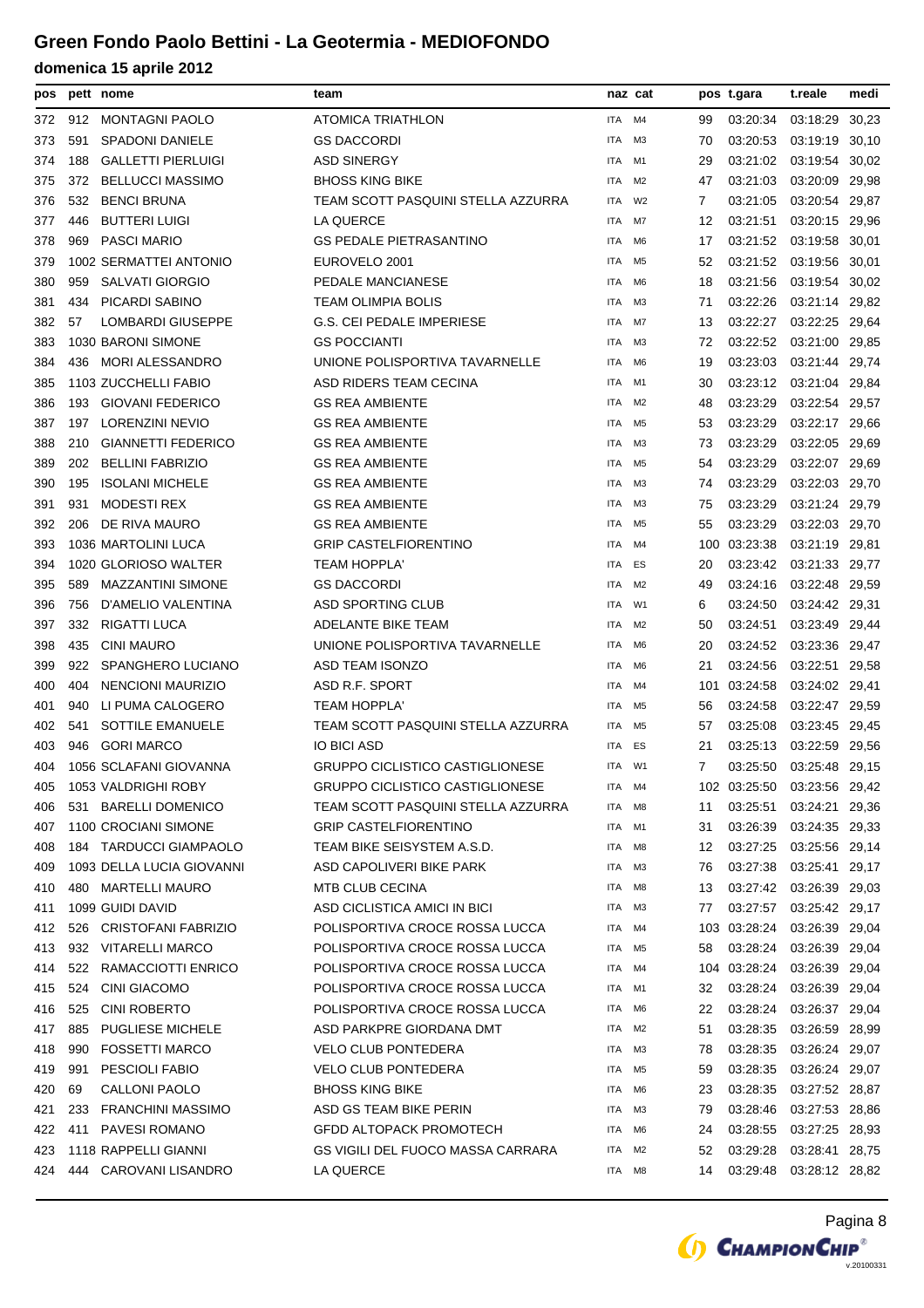| pos |     | pett nome                 | team                                     |            | naz cat        |     | pos t.gara              | t.reale        | medi  |
|-----|-----|---------------------------|------------------------------------------|------------|----------------|-----|-------------------------|----------------|-------|
| 425 | 780 | DI BENEDETTO NICOLA       | AMATORI SAN GIMIGNANO ASD                | ITA        | M4             |     | 105 03:29:56            | 03:29:15 28,67 |       |
| 426 | 543 | <b>GASSINO VALTER</b>     | ASD CICLOSPORT POGGIBONSI                | <b>ITA</b> | M <sub>6</sub> | 25  | 03:32:24                | 03:31:14 28,41 |       |
| 427 | 945 | <b>BONACCHI VALERIO</b>   | <b>IO BICI ASD</b>                       | ITA        | ΜЗ             | 80  | 03:32:52                | 03:30:36 28,49 |       |
| 428 | 950 | <b>TEI FABRIZIO</b>       | <b>GS CALETTA</b>                        | ITA        | M4             | 106 | 03:33:11                | 03:32:47 28,20 |       |
| 429 | 577 | <b>RAGONI RICCARDO</b>    | <b>FOCUS FACTORY TEAM</b>                | ITA        | M8             | 15  | 03:33:50                | 03:32:40 28,21 |       |
| 430 | 938 | PERINI DANIELE            | <b>ASD CICLI TADDEI</b>                  | <b>ITA</b> | M <sub>3</sub> | 81  | 03:35:08                | 03:33:15 28,14 |       |
| 431 |     | 1034 CACIAGLI ANDREA      | <b>GRIP CASTELFIORENTINO</b>             | ITA        | M <sub>3</sub> | 82  | 03:35:34                | 03:33:30 28,10 |       |
| 432 | 343 | <b>MEINI FABIO</b>        | TEAM CRAL CONTINENTAL                    | <b>ITA</b> | M <sub>5</sub> | 60  | 03:35:41                | 03:34:33 27,97 |       |
| 433 | 953 | PIAGENTINI SILVANO        | <b>INDIVIDUALE</b>                       | ITA        | M <sub>5</sub> | 61  | 03:36:24                | 03:34:06 28.03 |       |
| 434 |     | 137 ANDREI FABIO          | <b>GS VIGILI DEL FUOCO MASSA CARRARA</b> | <b>ITA</b> | <b>DIS</b>     | 6   | 03:37:55                | 03:37:55 27,54 |       |
| 435 |     | 1120 GRAZZINI ANGELO      | ASD FREESTYLE TRIATHLON VALDINIEVOLE     | ITA        | <b>DIS</b>     | 7   | 03:37:55                | 03:37:55 27,53 |       |
| 436 | 748 | <b>DEMMA GIUSEPPE</b>     | ASD SPORTING CLUB                        | ITA        | ES             | 22  | 03:38:01                | 03:37:49 27,55 |       |
| 437 | 493 | <b>MACINAI GIORDANO</b>   | ASD MALMANTILE CYCLING TEAM              | ITA        | M <sub>6</sub> | 26  | 03:38:02                | 03:36:35 27,70 |       |
| 438 | 183 | DINI ANDREA               | TEAM BIKE SEISYSTEM A.S.D.               | <b>ITA</b> | M4             | 107 | 03:38:27                | 03:36:59 27,65 |       |
| 439 | 221 | <b>LOMBARDI STEFANO</b>   | TEAM FREEDOM BIKE CICLI TARDUCCI         | ITA        | M5             | 62  | 03:40:24                | 03:38:50 27,42 |       |
| 440 | 222 | NICCOLAI MARIO            | TEAM FREEDOM BIKE CICLI TARDUCCI         | ITA        | M4             | 108 | 03:40:24                | 03:38:51 27,42 |       |
| 441 | 419 | PIERAGNOLI MASSIMO        | INTEGRA 04 ASD DISABILI E NON            | ITA        | M4             | 109 | 03:40:28                | 03:39:01 27,40 |       |
| 442 | 583 | <b>COLANGELO VITO</b>     | <b>GS DACCORDI</b>                       | ITA        | M <sub>5</sub> | 63  | 03:41:10                | 03:40:24 27,22 |       |
| 443 | 585 | DACCORDI SENA             | <b>GS DACCORDI</b>                       | <b>ITA</b> | W1             | 8   | 03:41:10                | 03:40:22 27,23 |       |
| 444 | 976 | <b>MANNUCCI PAOLO</b>     | <b>GS DACCORDI</b>                       | ITA        | M <sub>5</sub> | 64  | 03:41:10                | 03:39:14 27,37 |       |
| 445 | 832 | <b>MALVENTI MARCO</b>     | <b>GS A.R.C.I. PERIGNANO</b>             | ITA        | M <sub>6</sub> | 27  | 03:41:35                | 03:41:07 27,14 |       |
| 446 |     | 1055 IURATO GIOVANNI      | <b>GRUPPO CICLISTICO CASTIGLIONESE</b>   | ITA        | M6             | 28  | 03:42:06                | 03:40:07 27,26 |       |
| 447 |     | 1052 ROSSI MASSIMO        | <b>GRUPPO CICLISTICO CASTIGLIONESE</b>   | <b>ITA</b> | M4             | 110 | 03:42:06                | 03:40:10 27,25 |       |
| 448 | 936 | <b>GORI DONATO</b>        | <b>TEAM BIKE RACING</b>                  | ITA        | M7             | 14  | 03:42:15                | 03:40:11 27,25 |       |
| 449 | 519 | <b>PARTI NEDO</b>         | individuale                              | ITA        | M <sub>5</sub> | 65  | 03:42:32                | 03:40:53 27,16 |       |
| 450 |     | 1037 PINESCHI GIULIANO    | <b>GRIP CASTELFIORENTINO</b>             | ITA        | M4             | 111 | 03:43:18                | 03:40:57 27,16 |       |
| 451 |     | 1024 CASATI ENRICO        | ASD PARKPRE GIORDANA DMT                 | ITA        | M4             | 112 | 03:44:31                | 03:42:35 26,96 |       |
| 452 | 716 | LIZZO LUCIANO             | <b>GS CICLI GAUDENZI</b>                 | ITA        | ΜЗ             | 83  | 03:44:56                | 03:43:16 26,87 |       |
| 453 | 718 | <b>MACNAUGHTON BOB</b>    | <b>GS CICLI GAUDENZI</b>                 | ITA        | M4             |     | 113 03:44:57            | 03:43:17 26,87 |       |
| 454 | 715 | <b>LASTRUCCI LORENO</b>   | <b>GS CICLI GAUDENZI</b>                 | ITA        | M4             | 114 | 03:44:58                | 03:43:19       | 26,87 |
| 455 | 696 | <b>CAPACCIOLI BORIS</b>   | <b>GS CICLI GAUDENZI</b>                 | ITA        | M3             | 84  | 03:44:58                | 03:43:19       | 26,87 |
| 456 | 694 | <b>BURZAGLI SIMONE</b>    | <b>GS CICLI GAUDENZI</b>                 | ITA        | M <sub>2</sub> | 53  | 03:44:58                | 03:43:17 26,87 |       |
| 457 | 713 | <b>LADURINI FRANCESCO</b> | <b>GS CICLI GAUDENZI</b>                 | ITA        | M5             | 66  | 03:44:58                | 03:44:31 26,73 |       |
| 458 | 720 | <b>MARTINO VALERIA</b>    | <b>GS CICLI GAUDENZI</b>                 | ITA        | W <sub>2</sub> | 8   | 03:44:58                | 03:44:56 26,68 |       |
| 459 | 703 | D'ALESSANDRO LUCA         | <b>GS CICLI GAUDENZI</b>                 | ITA        | M4             |     | 115 03:44:59            | 03:43:16 26,87 |       |
| 460 | 723 | <b>NERI SERGIO</b>        | <b>GS CICLI GAUDENZI</b>                 | ITA        | M7             | 15  | 03:44:59                | 03:43:30 26,85 |       |
| 461 | 859 | SAIU PAOLO                | AMATORI SAN GIMIGNANO ASD                | ITA        | M <sub>5</sub> | 67  | 03:45:13 03:43:18 26,87 |                |       |
| 462 | 684 | <b>MANFREDI PRIMO</b>     | GS VIGILI DEL FUOCO MASSA CARRARA        | ITA        | M6             | 29  | 03:45:21                | 03:43:38 26,83 |       |
| 463 | 569 | ORSINI PAOLO              | GS VIGILI DEL FUOCO MASSA CARRARA        | ITA        | M5             | 68  | 03:45:28                | 03:43:44 26,82 |       |
| 464 | 838 | <b>TONETTI DANIELE</b>    | <b>SS GROSSETO</b>                       | ITA        | M1             | 33  | 03:47:12 03:45:52 26,57 |                |       |
| 465 | 702 | COZZA DAVID               | <b>GS CICLI GAUDENZI</b>                 | ITA        | M4             |     | 116 03:48:17            | 03:46:31 26,49 |       |
| 466 | 860 | LOLI ANDREA               | AMATORI SAN GIMIGNANO ASD                | ITA        | M7             | 16  | 03:48:25                | 03:46:37 26,48 |       |
| 467 | 588 | MAZZANTINI CRISTIAN       | <b>GS DACCORDI</b>                       | ITA        | ES             | 23  | 03:49:03                | 03:47:33 26,37 |       |
| 468 | 495 | <b>BITOSSI FABIO</b>      | ASD MALMANTILE CYCLING TEAM              | ITA        | ES             | 24  | 03:49:12 03:47:42 26,35 |                |       |
| 469 | 274 | <b>GARIBALDI BRUNO</b>    | <b>TEAM SPEEDY BIKE</b>                  | ITA        | M7             | 17  | 03:49:13                | 03:47:40 26,36 |       |
| 470 |     | 587 MANCINI DELIO         | <b>GS DACCORDI</b>                       | ITA        | M7             | 18  | 03:49:19                | 03:48:31 26,26 |       |
| 471 |     | 1101 GIRALDI STEFANO      | UISP VALDERA                             | ITA        | M2             | 54  | 03:50:31                | 03:48:13 26,29 |       |
| 472 |     | 1102 MARINI VALERIO       | ASD CICLISTICA AMICI IN BICI             | ITA        | M3             | 85  | 03:50:33                | 03:48:15 26,29 |       |
| 473 | 911 | PAPINI CLAUDIO            | <b>UISP TRENTO</b>                       | ITA        | M <sub>5</sub> | 69  | 03:50:35                | 03:48:37 26,25 |       |
| 474 | 325 | VAGNOLI LUCA              | ADELANTE BIKE TEAM                       | ITA        | ΜЗ             | 86  | 03:51:53                | 03:50:22 26,05 |       |
| 475 | 499 | PRETOLANI GRAZIANO        | ASD MALMANTILE CYCLING TEAM              | ITA        | M7             | 19  | 03:52:47 03:51:18 25,94 |                |       |
| 476 | 185 | NOCENTINI PAOLO           | NUOVA ASD TEAM CICLOIDEA                 | ITA        | M4             |     | 117 03:52:48            | 03:51:34 25,91 |       |
| 477 | 408 | ROSSI MAURIZIO            | ASD BBMBALDOSTEFAN                       | ITA        | ΜЗ             | 87  | 03:52:48 03:51:43 25,90 |                |       |

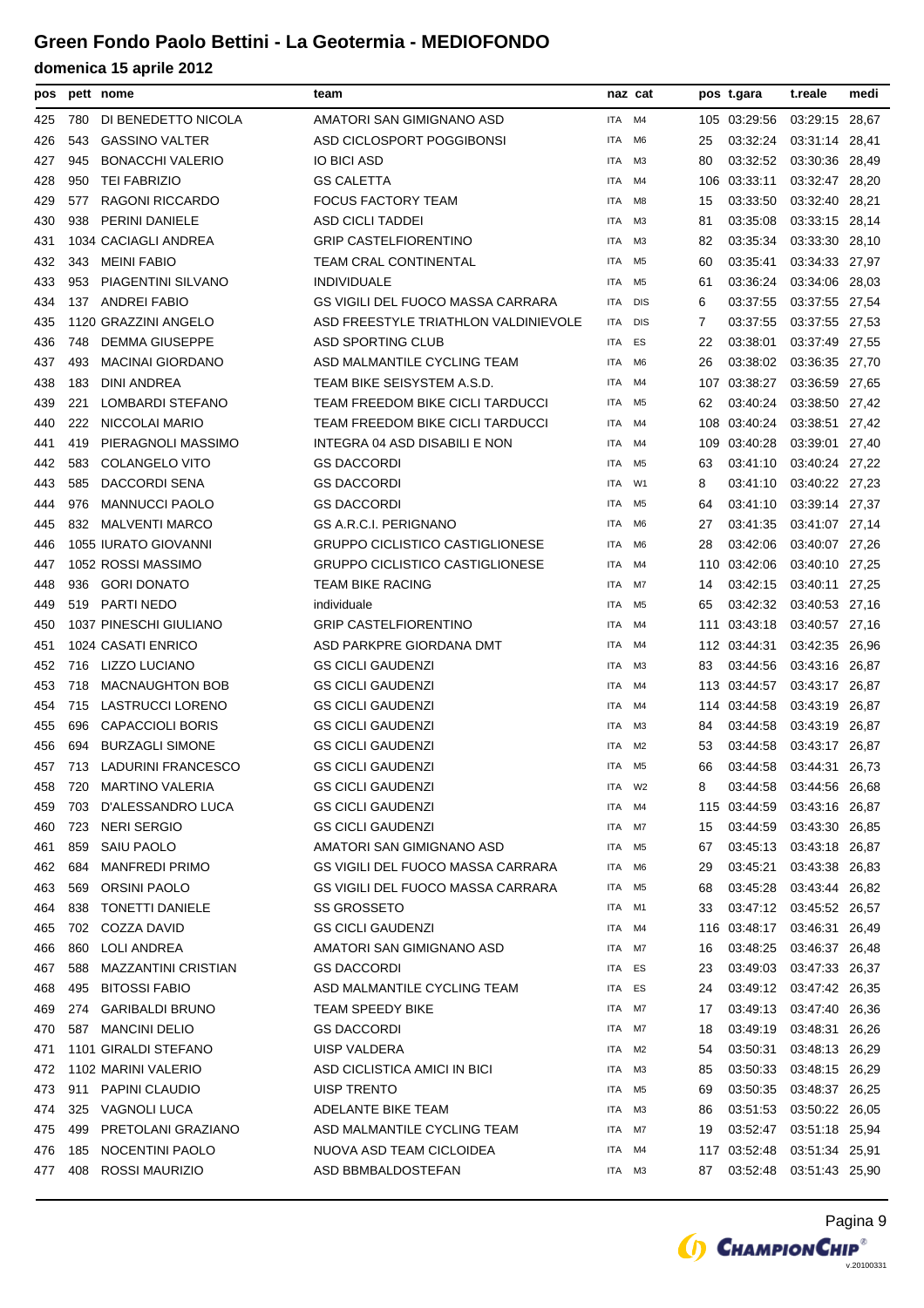| pos            |     | pett nome                   | team                                 |            | naz cat        |     | pos t.gara              | t.reale        | medi |
|----------------|-----|-----------------------------|--------------------------------------|------------|----------------|-----|-------------------------|----------------|------|
| 478            | 273 | <b>GRASSO GIANFRANCO</b>    | TEAM SPEEDY BIKE                     | ITA        | M8             | 16  | 03:53:48                | 03:52:16 25,83 |      |
| 479            | 962 | <b>GIANCOLA MARCELLO</b>    | PEDALE MANCIANESE                    | ITA        | M4             | 118 | 03:53:58                | 03:51:55 25,87 |      |
| 480            | 289 | <b>BROGI IVANO</b>          | AC CAPANNOLESE                       | ITA        | M7             | 20  | 03:55:33                | 03:54:19 25,61 |      |
| 481            |     | 1005 SANTINI ROBERTA        | POL. MARINA DI CECINA SEZ.CICLISM    | ITA        | W <sub>2</sub> | 9   | 03:57:25                | 03:56:57 25,32 |      |
| 482            | 141 | D'ALESSIO CLAUDIO           | <b>TEAM HOPPLA'</b>                  | ITA        | <b>DIS</b>     | 8   | 03:58:53                | 03:58:08 25,20 |      |
| 483            | 461 | <b>MAGNANI MAURIZIO</b>     | LA TORRE 1949                        | ITA        | M <sub>5</sub> | 70  | 04:00:38                | 03:58:48 25,13 |      |
| 484            | 944 | <b>TIENGO ROBERTA</b>       | <b>IO BICI ASD</b>                   | <b>ITA</b> | W <sub>2</sub> | 10  | 04:00:41                | 03:58:22 25,17 |      |
| 485            |     | 1035 GIUNTINI PIERLUIGI     | <b>GRIP CASTELFIORENTINO</b>         | ITA        | M6             | 30  | 04:00:58                | 03:58:37 25,15 |      |
| 486            | 803 | <b>COPPINI MORENO</b>       | ASD CASCIANA TERME BIKE              | ITA        | M5             | 71  | 04:01:08                | 04:00:29 24,95 |      |
| 487            | 70  | <b>GRASSI FEDERICO</b>      | ASD CASCIANA TERME BIKE              | ITA        | ΜЗ             | 88  | 04:01:08                | 04:00:28 24,95 |      |
| 488            | 738 | PELLEGRINO ANGELA           | <b>GS CICLI GAUDENZI</b>             | <b>ITA</b> | W <sub>2</sub> | 11  | 04:03:35                | 04:02:54 24,70 |      |
| 489            | 736 | <b>SPINELLI RICCARDO</b>    | <b>GS CICLI GAUDENZI</b>             | ITA        | ΜЗ             | 89  | 04:03:37                | 04:01:55 24,80 |      |
| 490            | 690 | <b>BRANDI ALBERTO</b>       | <b>GS CICLI GAUDENZI</b>             | <b>ITA</b> | ΜЗ             | 90  | 04:03:37                | 04:01:55 24,80 |      |
| 491            | 460 | LUCHERONI MARCO             | LA TORRE 1949                        | <b>ITA</b> | M5             | 72  | 04:08:22                | 04:06:31 24,34 |      |
| 492            | 869 | <b>CIAMPALINI ROBERTO</b>   | AMATORI SAN GIMIGNANO ASD            | ITA        | M4             | 119 | 04:08:27                | 04:06:36 24,33 |      |
| 493            | 744 | PIZZI FABRIZIO              | <b>ASD SPORTING CLUB</b>             | ITA        | M5             | 73  | 04:09:32                | 04:07:41 24,23 |      |
| 494            | 576 | <b>TRAMONTANA FIORELLA</b>  | TEAM FINK ASSOCIAZIONE SPORTIVA      | <b>ITA</b> | W <sub>2</sub> | 12  | 04:09:41                | 04:07:58 24,20 |      |
| 495            |     | 1076 GRONCHI DANIELE        | <b>MTB CLUB CECINA</b>               | ITA        | M <sub>5</sub> | 74  | 04:10:35                | 04:08:23 24,16 |      |
| 496            | 485 | ANTONELLI GIANPASQUALINO    | <b>MTB CLUB CECINA</b>               | <b>ITA</b> | M <sub>5</sub> | 75  | 04:10:35                | 04:09:31 24,05 |      |
| 497            | 484 | <b>CARLI MARCELLO</b>       | MTB CLUB CECINA                      | <b>ITA</b> | M4             | 120 | 04:10:36                | 04:09:31 24,05 |      |
| 498            |     | 1077 ORLANDINI ANTONIO      | <b>MTB CLUB CECINA</b>               | ITA        | M4             | 121 | 04:10:36                | 04:08:23 24,16 |      |
| 499            |     | 1078 NARDI LUCA             | MTB CLUB CECINA                      | ITA        | M5             | 76  | 04:10:36                | 04:08:22 24,16 |      |
| 500            |     | 482 POGGETTI PIERO          | MTB CLUB CECINA                      | <b>ITA</b> | ΜЗ             | 91  | 04:10:36                | 04:09:30 24,05 |      |
| 501            |     | 1080 AMMANNATI STEFANO      | MTB CLUB CECINA                      | ITA        | M <sub>5</sub> | 77  | 04:10:37                | 04:08:24 24,15 |      |
| 502            | 908 | DARDINI CLAUDIO             | MTB CLUB CECINA                      | ITA        | M <sub>5</sub> | 78  | 04:10:37                | 04:08:24 24,15 |      |
| 503            |     | 1083 ROSI MASSIMO           | MTB CLUB CECINA                      | <b>ITA</b> | M5             | 79  | 04:10:37                | 04:08:23 24,16 |      |
| 504            |     | 1082 MASI MASSIMO           | <b>MTB CLUB CECINA</b>               | ITA        | M4             | 122 | 04:10:38                | 04:08:24 24,16 |      |
| 505            |     | 1079 CECCHETTI EMILIO       | <b>MTB CLUB CECINA</b>               | ITA        | M5             | 80  | 04:10:38                | 04:10:31 23,95 |      |
| 506            | 934 | MUSSETTI RICCARDO           | <b>GS POZZARELLO SPINAL</b>          | <b>ITA</b> | ΜЗ             | 92  | 04:10:46                | 04:08:52 24,11 |      |
| 507            | 466 | <b>GORACCI VAIS</b>         | LA TORRE 1949                        | ITA        | M <sub>5</sub> | 81  | 04:13:34                | 04:11:44 23,84 |      |
| 508            |     | 1073 PETROCCHI MAURIZIO     | GSFSCZ CICLOAMATORI PONTEDERA        | ITA        | M <sub>5</sub> | 82  | 04:15:17 04:13:39 23,66 |                |      |
| 509            | 621 | <b>VINCENTI RINALDO</b>     | <b>GSFSCZ CICLOAMATORI PONTEDERA</b> | ITA        | M4             | 123 | 04:15:17                | 04:13:41 23,65 |      |
| 510            | 629 | <b>STELLA NICOLO</b>        | <b>GSFSCZ CICLOAMATORI PONTEDERA</b> | <b>ITA</b> | M6             | 31  | 04:15:17 04:13:42 23,65 |                |      |
| 511            | 625 | PRETINI SABATINO            | GSFSCZ CICLOAMATORI PONTEDERA        | ITA M8     |                | 17  | 04:15:18 04:13:40 23,65 |                |      |
| 512            | 611 | DICIOTTI LUCIANO            | GSFSCZ CICLOAMATORI PONTEDERA        | ITA        | M6             | 32  | 04:15:18 04:13:37 23,66 |                |      |
| 513            | 623 | PELLEGRINI CLAUDIO          | <b>GSFSCZ CICLOAMATORI PONTEDERA</b> | ITA        | M <sub>5</sub> | 83  | 04:15:18                | 04:13:39 23,65 |      |
| 514            | 626 | <b>RICCI ROBERTO</b>        | <b>GSFSCZ CICLOAMATORI PONTEDERA</b> | ITA        | M8             | 18  | 04:15:18 04:13:40 23,65 |                |      |
| 515            | 605 | <b>BUSDRAGHI MAURO</b>      | GSFSCZ CICLOAMATORI PONTEDERA        | ITA        | M6             | 33  | 04:15:18 04:13:39 23,66 |                |      |
| 516            | 604 | <b>BUSDRAGHI LUCIANO</b>    | <b>GSFSCZ CICLOAMATORI PONTEDERA</b> | ITA        | M7             | 21  | 04:15:18                | 04:13:39 23,66 |      |
| 517            | 627 | ROCCHI ALESSANDRO           | <b>GSFSCZ CICLOAMATORI PONTEDERA</b> | ITA        | M1             | 34  | 04:15:18                | 04:13:41 23.65 |      |
| 518            | 617 | <b>MUCARIA PAOLO</b>        | <b>GSFSCZ CICLOAMATORI PONTEDERA</b> | ITA        | M4             |     | 124 04:15:19            | 04:13:35 23,66 |      |
| 519            | 630 | <b>TERRENI LORENZO</b>      | <b>GSFSCZ CICLOAMATORI PONTEDERA</b> | ITA        | M8             | 19  | 04:15:19                | 04:13:36 23,66 |      |
| 520            | 622 | PASTACALDI ROBERTO          | GSFSCZ CICLOAMATORI PONTEDERA        | ITA        | M7             | 22  | 04:15:20                | 04:13:37 23,66 |      |
| 521            | 628 | SOPIO GIOVANNI              | GSFSCZ CICLOAMATORI PONTEDERA        | ITA        | M5             | 84  | 04:15:28                | 04:13:50 23,64 |      |
| 522            | 789 | DEL PRETE MAURIZIO          | <b>FOLGORE BIKE</b>                  | ITA        | M5             | 85  | 04:32:13                | 04:31:50 22,07 |      |
| DNF.           | 868 | <b>CERRI ROBERTO</b>        | TEAM CERRI CICLI TARDUCCI            | ITA        | M3             |     | 00:00:00                | 00:00:00       |      |
| DNF 235        |     | ULIVIERI STEFANO            | ASD GS TEAM BIKE PERIN               | ITA        | M4             |     | 00:00:00                | 00:00:00       |      |
| DNF.           | 132 | <b>MARZI ALESSIO</b>        | ASD SOVIGLIANA                       | ITA        | M4             |     | 00:00:00                | 00:00:00       |      |
| <b>DNF 745</b> |     | <b>STACCIOLI GIOVANNI</b>   | <b>ASD SPORTING CLUB</b>             | ITA        | M5             |     | 00:00:00                | 00:00:00       |      |
| DNF 846        |     | PUCCINELLI ANDREA           | CICLO SANTA MARIA CDP                | ITA        | M4             |     | 00:00:00                | 00:00:00       |      |
| DNF 845        |     | <b>MAINARDI NICOLA</b>      | CICLO SANTA MARIA CDP                | ITA        | M4             |     | 00:00:00                | 00:00:00       |      |
| DNF 234        |     | <b>FRANCHINI STEFANO</b>    | ASD GS TEAM BIKE PERIN               | ITA        | M2             |     | 00:00:00                | 00:00:00       |      |
|                |     | DNF 974 CAPOCCHI ALESSANDRO | C.A. MONTEMURLO                      | ITA        | M1             |     | 00:00:00                | 00:00:00       |      |